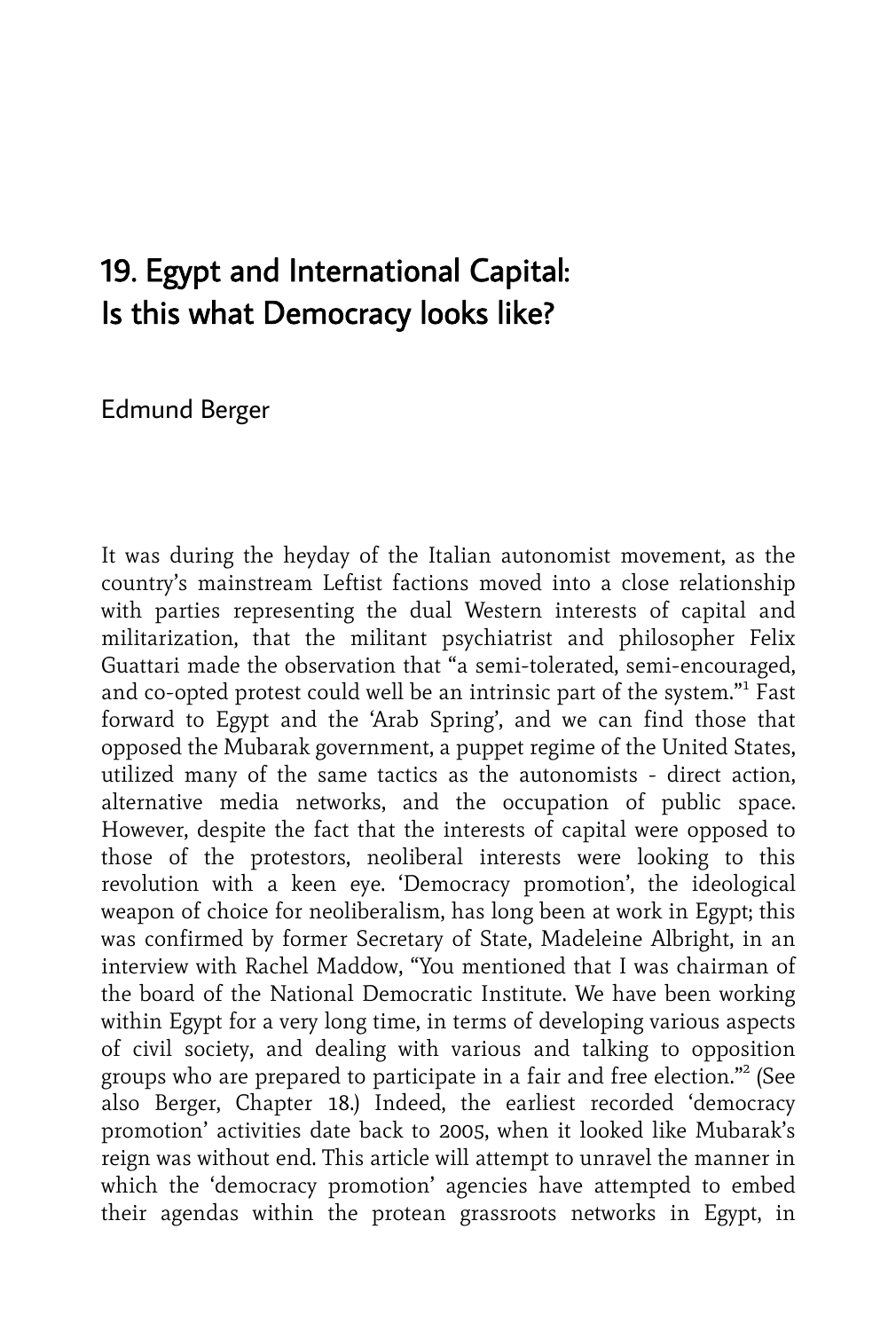particular following the uprisings, with the aim of subverting real or potential challenges to the neoliberal order.

# Giving the Revolution a Helping Hand Early Rumblings

While Hosni Mubarak had long been a key strategic ally of the United States, his relationship with the country became strained in the midst of the Bush administration's Freedom Agenda. In 2000, the Egyptian regime had jailed the popular dissident Saad Eddin Ibrahim, the founder of the pro-market Ibn Khaldun Center for Development Studies at the American University of Cairo, a common recipient of funding from National Endowment for Democracy (NED). Ibrahim, a future contributor to Fikra Forum (a program of AIPAC, the right-wing Israeli lobbying organization in the US), advisor to the *Journal of Democracy* (the official digest of the NED), and World Bank consultant, was moderate and pro-Western, unlike many of those who opposed the US's meddling in Egyptian affairs. He "favored peace with Israel, good relations with the United States, a secular state and free market reforms," it was reported in the *Los Angeles Times*. 3 Freedom House conducted a display of solidarity by awarding Ibrahim the organization's Bette Bao Lord Award for Writing on Freedom, and in 2000 the Bush administration withheld an important aid package to Egypt. The plan worked - he was released in 2003 without charge. Bush's relationship with Mubarak, however, had drastically changed. "You're not the only dissident," Bush told Saad Eddin Ibrahim in a meeting in 2007, "I too am a dissident in Washington. Bureaucracy in the United States does not help change. It seems that Mubarak succeeded in brainwashing them."<sup>4</sup> Clearly Bush saw himself in contrast with those in the government - including his own vice president - who continued to support the regime.

Two years prior to this meeting, however, the US government had already began to take an active role in shaping the resistance to Mubarak within Egypt's civil society. Ayman Nour, a leader in the El-Ghad Party, told *Guardian* journalist Mark McKinnon that "some Americans… had offered to stage a Ukraine-style revolution for him around Egypt's 2005 presidential vote."<sup>5</sup> El-Ghad's platform is moderate, supporting Palestinian rights and advocating the development of an Arab common market that would cooperate closely with the EU. The problem for Nour was that he "couldn't afford the price they were asking." <sup>6</sup> This statement was made without elaboration, but before the year was out, he would face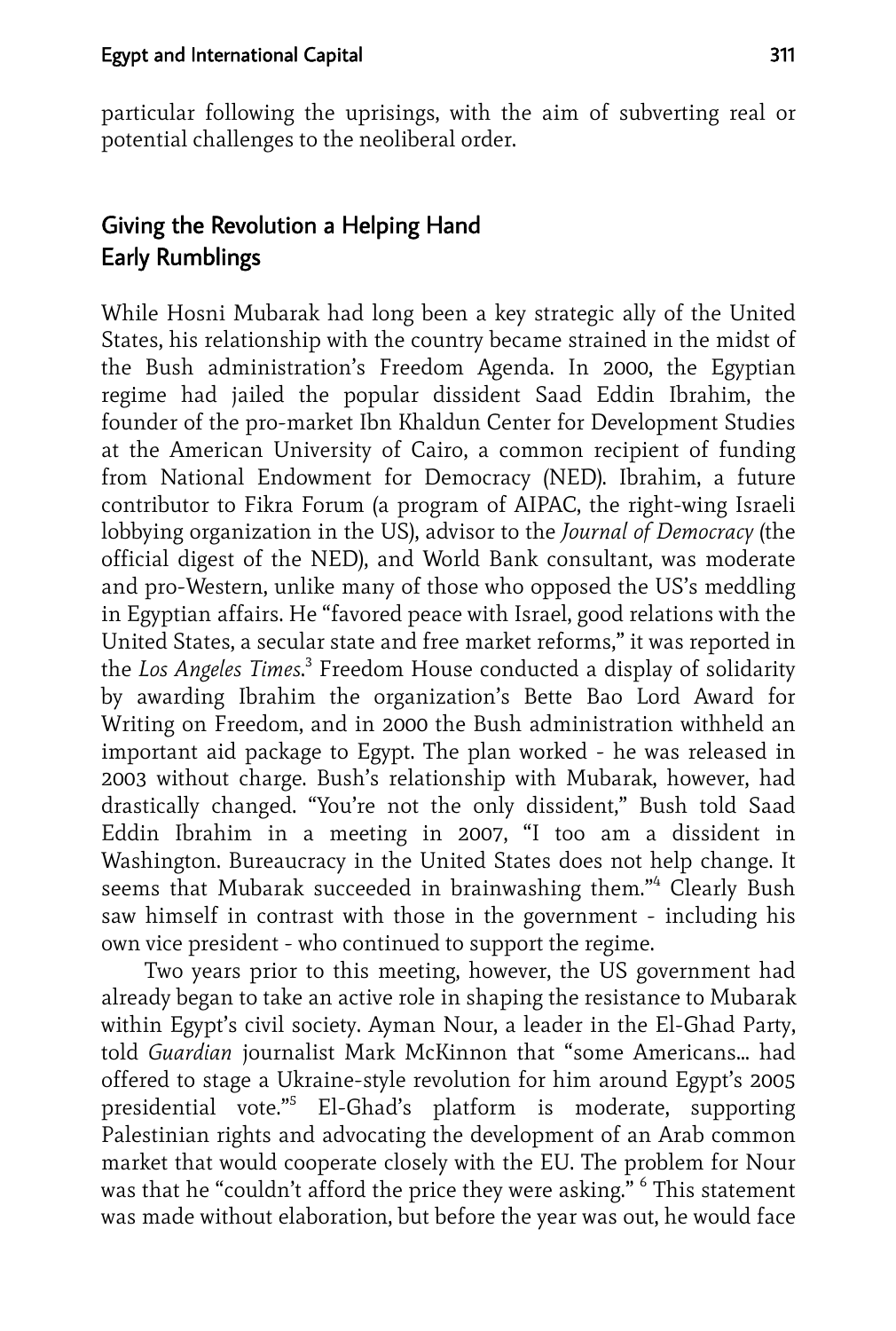circumstances similar to Ibrahim's five years earlier - he was jailed by the regime until 2009.

Even if Nour couldn't afford the price offered by the American 'democracy' promoters, they went to work in Cairo nonetheless in order to promote the version of 'resistance' they required. A private organization, the International Center for Nonviolent Conflict (ICNC), had "slipped into Cairo to conduct a workshop" on how to practice nonviolent resistance methods in the face of authoritarian governments.<sup>7</sup> The workshop was of particular interest to the April 6 Movement, which had been founded by two El-Ghad volunteers, Ahmed Maher and Israa Abdel-Fattah, and incubated in the party's official headquarters.<sup>8</sup> One participant, Dalia Ziada, reported that the ICNC's "trainees were active in both the Tunisia and Egypt revolts." Indeed, April 6 would play an essential role in the 'Arab Spring'.

At the helm of the ICNC is Peter Ackerman, a multimillionaire, member of the Council on Foreign Relations, and a longtime chairman of Freedom House. His commitment to nonviolent resistance derives from the teachings of his mentor, Gene Sharp, the author of the famed *From Dictatorship to Democracy*. The work has become a manifesto for pacifist activists around the globe; when Serbia's Otpor! movement was struggling against Slobodan Milosevic, the IRI dispatched the retired Army colonel Robert Helvey to give the dissidents a crash-course in Sharp's work.<sup>9</sup> After the success of Otpor's revolt, the students became teachers and disseminated Sharp's philosophy to the activists in Georgia's Rose Revolution and Ukraine's Orange Revolution. (See also Berger, Chapter 12.) When Ackerman was in Cairo, he provided the Egyptian democrats with *From Dictatorship to Democracy*. "Some activists translated excerpts of Mr. Sharp's work into Arabic, and… his message of 'attacking weaknesses of dictators' stuck with them," Ziada told the *New*  York Times.<sup>10</sup> Though the topic is beyond the reach of this article, it is certainly worth mentioning that Sharp's protest strategies rely on his conception of power, which he articulates rather simply as the toil of the subject/people under the ruler/government. Thus, his tactics are always geared towards oppression rooted in states. The exploitative system of capitalism is completely ejected from his analysis and as a consequence he provides no clear methodology for resistance.<sup>11</sup> Anti-capitalist, and even more radical anti-statist movements are pushed to the margins, theoretically cut off from much of mainstream nonviolent activism. Unsurprisingly, the place where Gene Sharp cultivated the early stages of his theories - Harvard's Center for International Affairs - was conceived as part of a Cold War-era program designed to "provide training for civilians who might later be involved in the formation of defense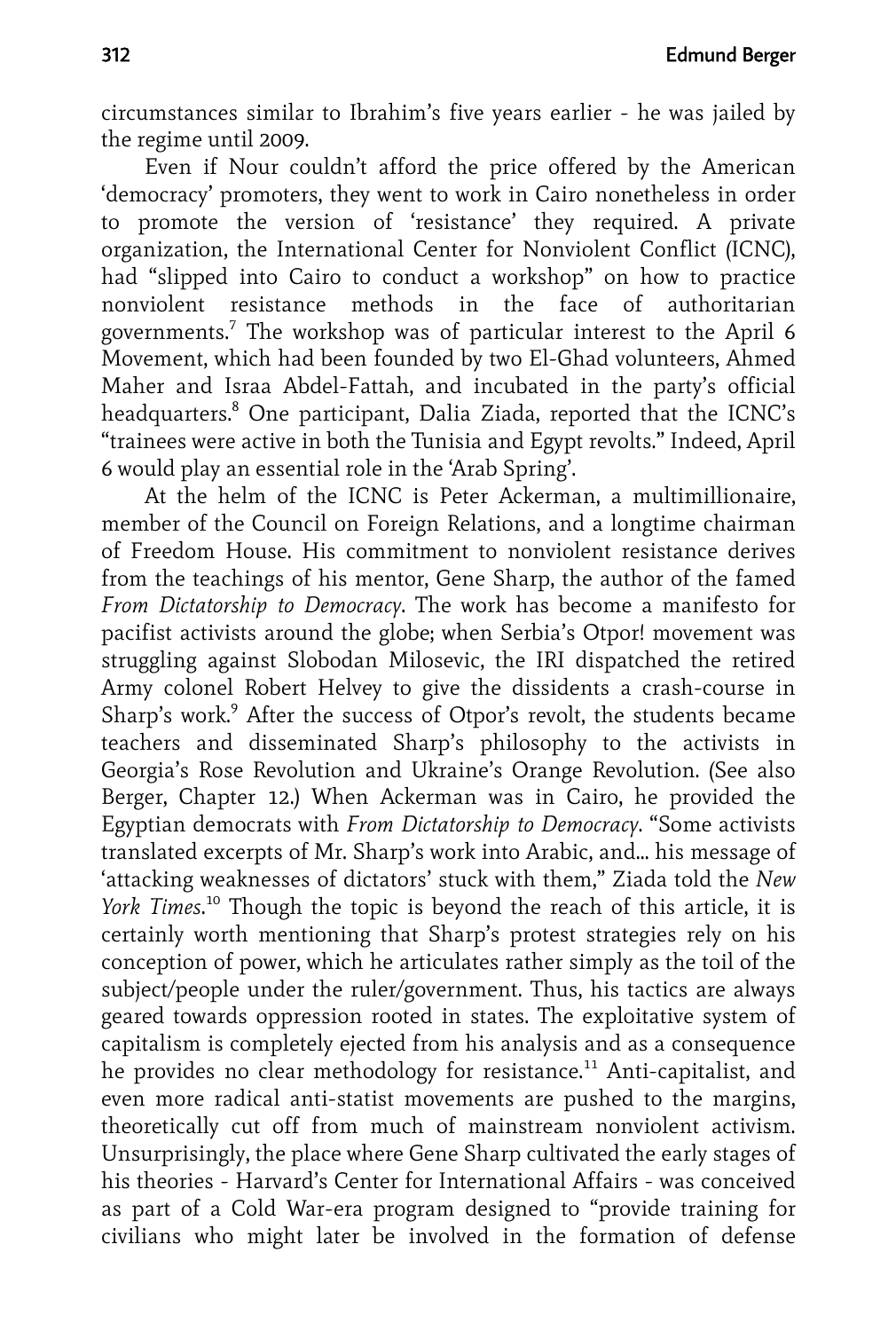### policy."<sup>12</sup>

Ackerman continues to work closely with former Otpor activists, most notably Ivan Marovic. Joined by the filmmaker Steve York, the two have designed *A Force More Powerful*, an educational video game that allows the player to "organize street demonstrations to topple a fictional dictator."<sup>13</sup> This isn't the only multimedia project revolving around resistance - Ackerman and York had previously worked together in filming a documentary about the Otpor movement titled *Bringing Down a Dictator*. With frequent NED funding, the film has been shown around the world in troubled hotspots ripe with democratic unrest.

It's prudent at this time to review some of Ackerman's other connections, as his long resumé reveals certain dynamics about the world of 'democracy promotion'. A committed capitalist, he's a financier of the neoliberal Free Africa Foundation, the owner of the Chicagobased marketing consulting firm Upshot Inc., and an advisor to the libertarian CATO Institute's Project on Social Security, which advocates the privatization of the American social security system. He's also a member of the Business Advisory Council of the United States Olympic Committee, so it's interesting to consider that the Committee's president, William J. Hybl, is a board member of the International Republican Institute (IRI, the conservative subsidiary of the NED) and the chairman of the International Foundation for Election Systems. Meanwhile, Ackerman's wife, Joanne Leedom-Ackerman, is a former reporter for the *Christian Science Monitor* and a board member of Human Rights Watch. She's also a board member of the International Crisis Group, a connection deserving of further scrutiny.

The International Crisis Group (ICG) is a pro-interventionist conflict awareness organization that came into being in the build-up to NATO's involvement in the Kosovo War in the 1990s. Financed by liberal philanthropists, such as the Ford and Rockefeller Foundations, as well as the Open Society Institute, it generally keeps a low profile in the media (while its recommendations carry much weight in policy circles) and it has gained significant coverage several times in recent news cycles. When the Kony 2012 video, a short lived marketing piece urging intervention against the African warlord Joseph Kony, went viral on the internet, the fact that the ICG had already been urging the Obama administration to dispatch military advisors to Uganda became a repeated talking point amongst those skeptical of the movement's true aims. It had also garnered attention when it became known that the organization's board counted Mohamed ElBaradei, an Egyptian lawyer and former director general for the International Atomic Energy Agency, as a member.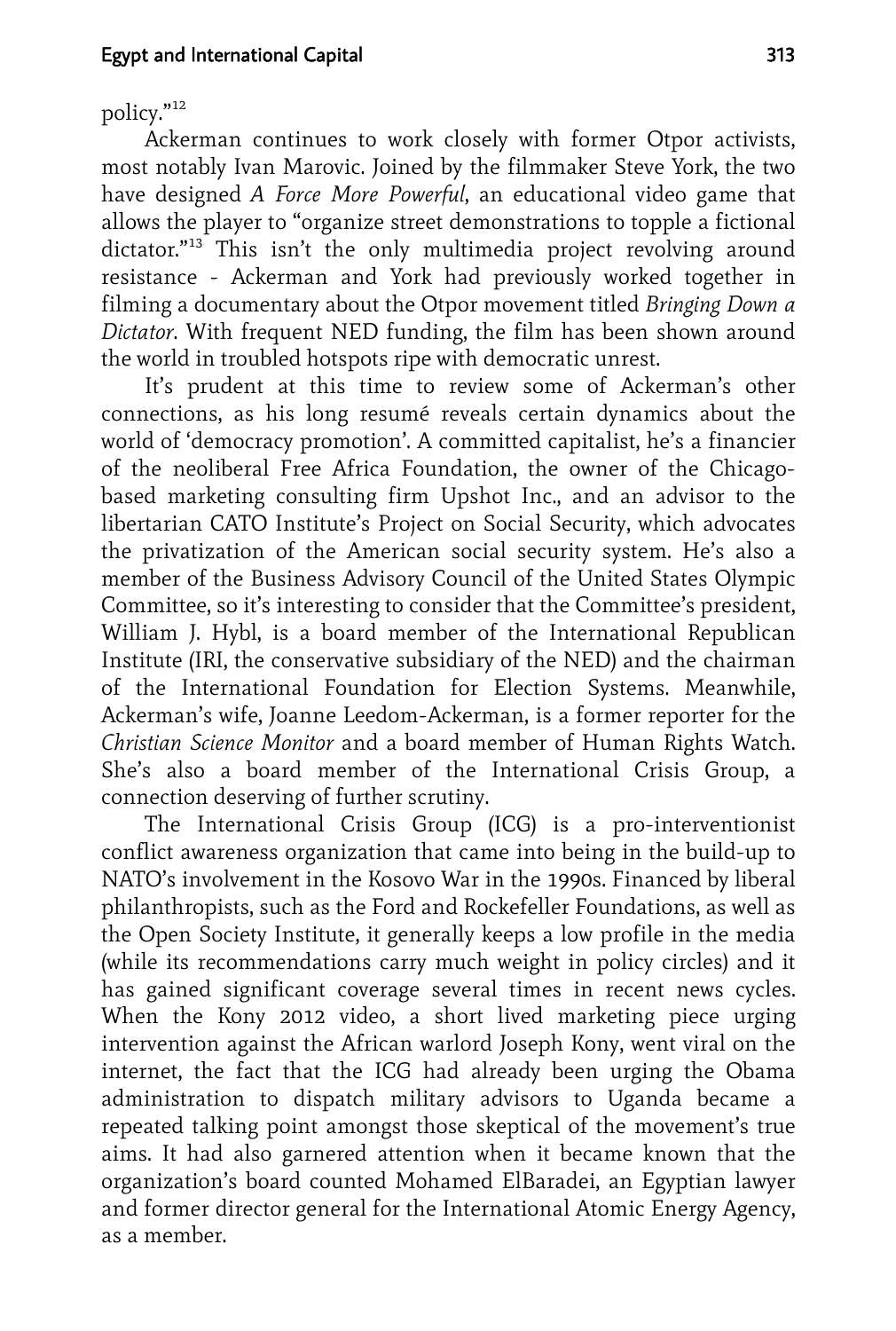314 Edmund Berger

When the 'Arab Spring' rocked Egypt, it seemed for a while that ElBaradei was on track to become the country's first post-Mubarak president. The April 6 Movement was particularly enamored with him when he returned to Egypt in February of 2010 he was greeted by a reception organized by the movement.<sup>14</sup> "It is the biggest threat to President Mubarak since he came to power... ElBaradei has come to be a symbol now, a symbol to challenge that dinosaur," Abdullah al-Ashaal, a diplomat and political science lecturer at the American University in Cairo, told *Al Jazeera*. Abdul Rahman Yusuf, who ran a pro-ElBaradei Facebook group, expressed similar sentiments: "Our aim is to bring together activists on the ground who can galvanize a popular base [for his election] through peaceful means."<sup>15</sup>

Despite this support, ElBaradei's presidential ambitions quickly turned sour. Mamdouh Hamza, an Egyptian businessman and associate of the April 6 Movement who had helped nurture the early days of the Tahir Square occupation, lambasted the lawyer, charging him with "having strong ties to Zionist institutions" and for his affiliation with the ICG.16 The association is indeed problematic: the ICG's board is crammed full of individuals with connections to the world of interventionist foreign policy and 'democracy promotion' networks. It also features prominent Zionists such as Shimon Peres in its management, as well as individuals from the transnational capitalist class such as Stanley Fischer, the former head of Israel's central bank and managing director of the IMF (Fischer had become renowned for his role in 'democraticizing' the former Soviet Union). The following chart gives a cursory outline of some of the ICG's connections:

| Morton Abramowitz, US<br>ambassador                                        | Former president of the Carnegie<br>Endowment for International Peace;<br>director at the NED; director at Freedom<br>House |
|----------------------------------------------------------------------------|-----------------------------------------------------------------------------------------------------------------------------|
| Joanne Leedom-Ackerman,<br>novelist, journalist, wife of<br>Peter Ackerman | Board member of the Albert Einstein<br>Institution                                                                          |

 $I$ International Crisis Group  $\parallel$  Affiliations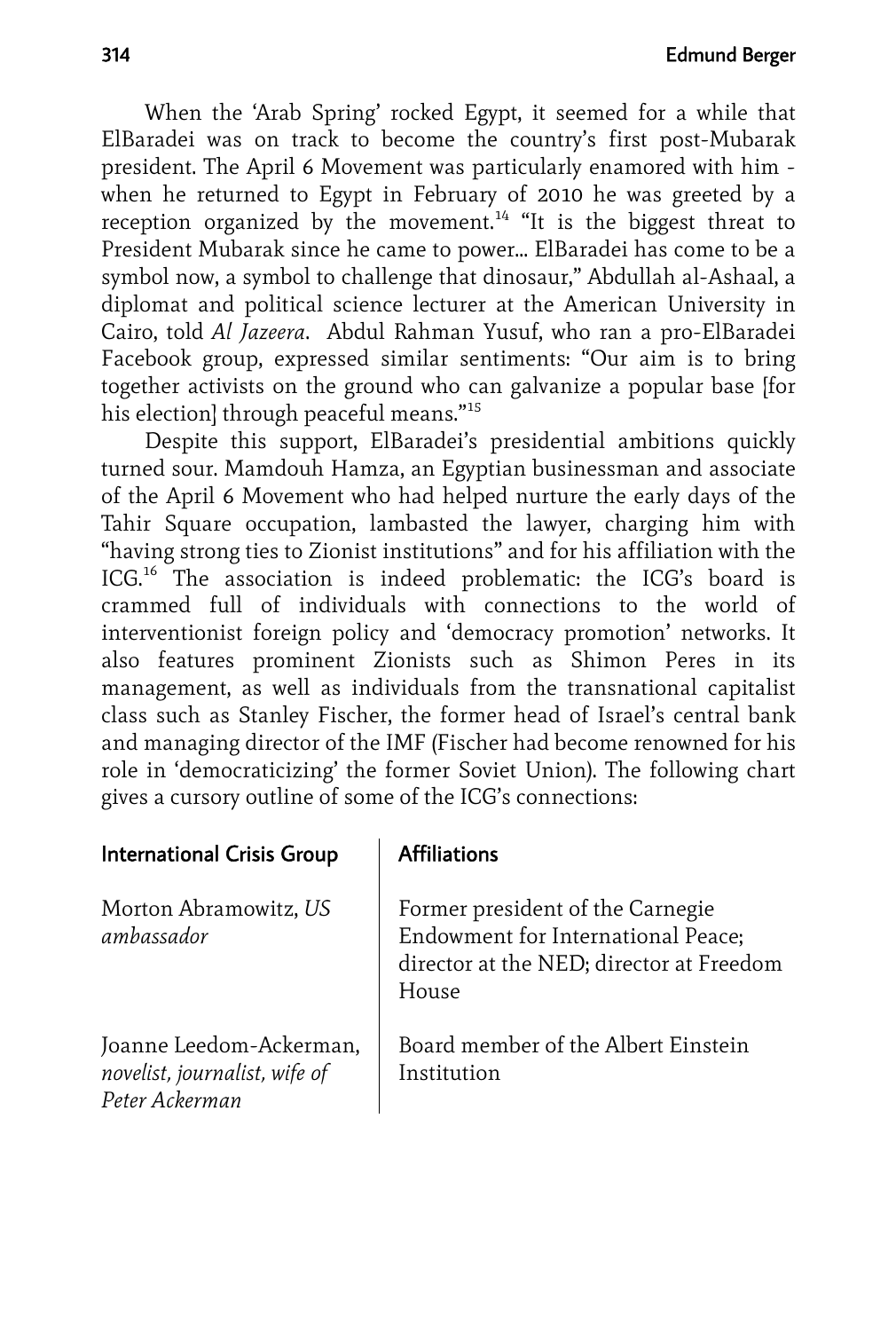### Egypt and International Capital 315

### International Crisis Group Affiliations

Ken Adelman, *former US ambassador to the United Nations*

Martti Ahtisaari, *former President of Finland*

Zainab Bangura, *former chairman of Sierra Leone's Movement for Progress Party*

Zbigniew Brzezinski, *former National Security Adviser*

Kim Campbell, *former Canadian prime minister*

Wesley Clark, *former Supreme Commander of NATO*

Stanley Fischer, *president of CitiGroup International*

Leslie H. Gelb, *chairman of the Council on Foreign Relations*

Rita Hauser, *international lawyer*

Asma Jahangir, *UN's Special Rapporteur on Freedom of Religion or Belief.*

Secretary at Freedom House

Advisor to the Open Society Institute

Former fellow at the NED; recipient of the 2006 NED Democracy Award; Steering Committee of the World Movement for Democracy

Director at the NED; advisory board member of the *Journal of Democracy*; trustee at Freedom House; director at the Council on Foreign Relations

Steering committee of the World Movement for Democracy

Director at the NED

First Deputy Managing Director of the International Monetary Fund; Vice President of Development Economics and Chief Economist at the World Bank

Trustee of the Carnegie Endowment for International Peace

Advisor to Freedom House

Advisor the Democracy Coalition Project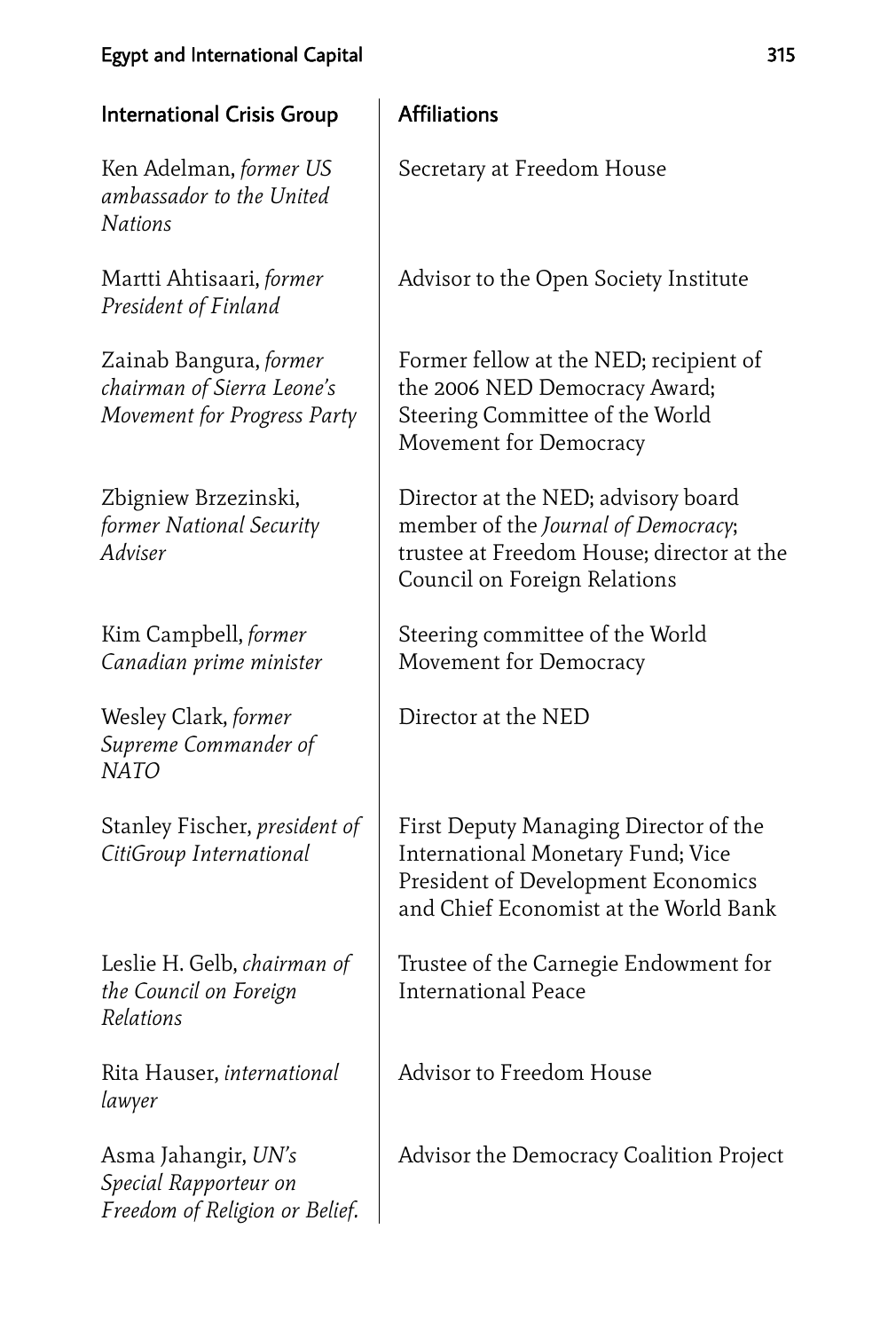# International Crisis Group | Affiliations

Elliot F. Kulick, *international lawyer and corporate consultant*

Matthew McHugh, *counselor to the president of the World Bank*

Ayo Obe*, Nigeria-based lawyer and peace activist*

Samantha Power, *President Obama's Senior Director for Multilateral Affairs*

Stephen Solarz, *former Congressman from New York*

George Soros, *president and chairman of Soros Fund Management*

Board member of the NDI

Secretary of the NED, recipient of the 2004 NED Democracy Award

Steering committee of the World Movement for Democracy

Strategy Committee for the Project for Justice in Times of Transition (financed by the NED and the Open Society Institute); founder of the Carr Center for Human Rights Policy

Consultant to the Carnegie Endowment for International Peace; former director of the NED, election observer for the NDI; recipient of the 2001 NED Democracy Award

Founder and chairman of the Open Society Institute; advisor to the Democracy Coalition Project

Returning to Peter Ackerman, both he and his wife can be found alongside the aforementioned Robert Helvey as directors of the Albert Einstein Institution, a non-profit founded in 1983 by Gene Sharp himself to study and promote nonviolent conflict resolution. Over the years the Institution has garnered grants from the NED, the IRI, and the Open Society Institute, and this money has allowed individuals from the organization to travel around the globe, consulting with pro-democracy dissidents and providing them with lessons in activism. While it may be true that the Albert Einstein Institution's work is progressive in nature, its intimate connection with the world of 'democracy promotion' begs certain questions, particularly given how, as we have already seen, 'democracy promotion' utilizes progressive idealism as a vehicle.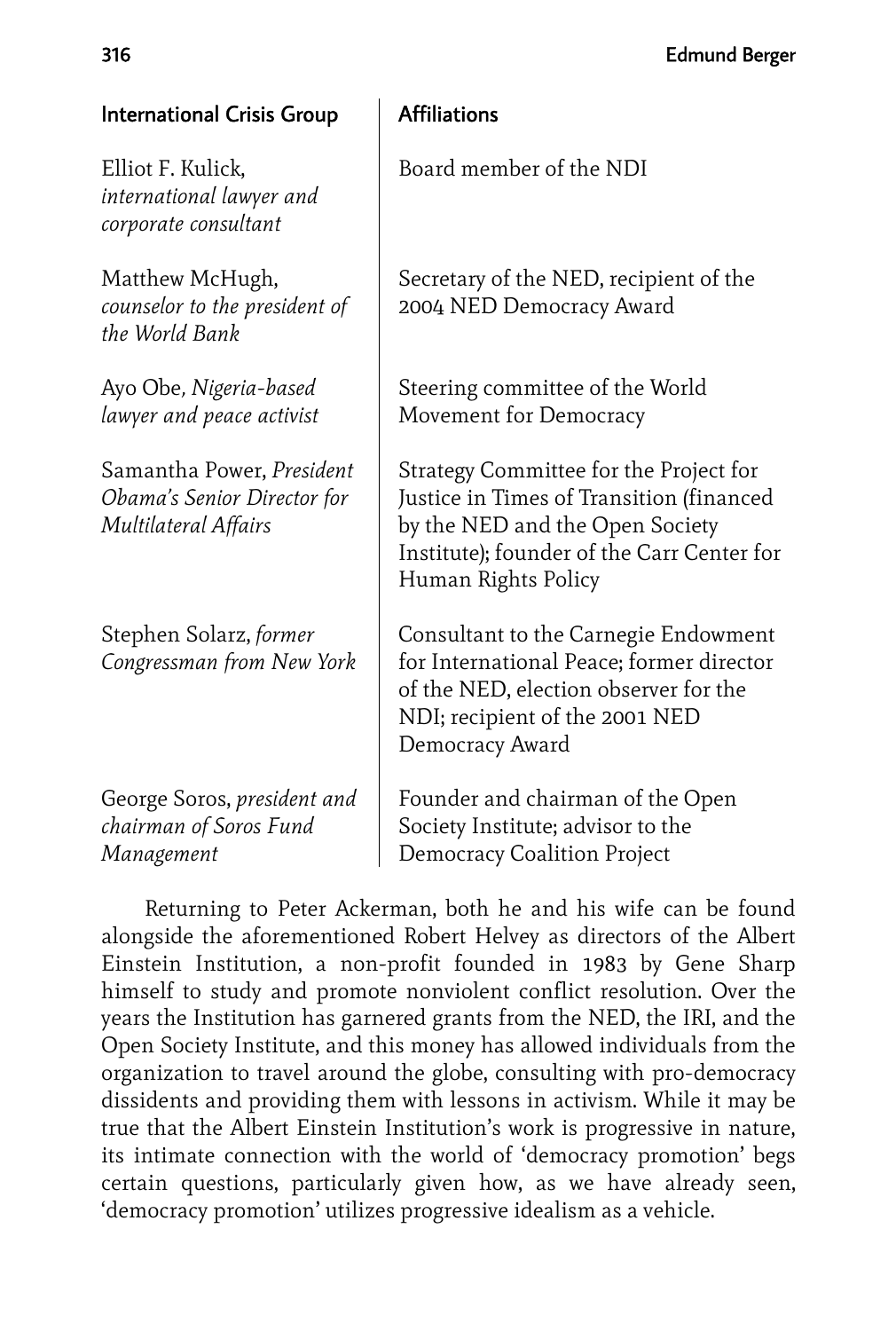### Egypt and International Capital 317

As well as reviewing Ackerman's ties to Freedom House and his extended relationship with the ICG, it is also beneficial to look to his partner at the ICNC, Jack Duvall. Duvall, the director for Ackerman's film *Bringing Down a Dictator*, has been listed as a contributor to Gozaar, an initiative of Freedom House tasked with 'democracy promotion' activities directed towards Iran (other contributors include Peter Ackerman, the Carnegie Endowment's Thomas Carothers, the NED's Carl Gershman, and Larry Diamond). Duvall can also be found alongside Freedom House's R. James Woolsey on the board of directors of the Arlington Institute, a "nonprofit research organization" founded by John L. Peterson, a futurist<sup>17</sup> specializing in long-term strategic planning and leadership tactics. The organization maintains close ties to the corporate world and that of the government - "Clients include Boeing, Honda, all four branches of the U.S. military, and IBM Corp," brags one write-up.18 The Institute is also partnered with the Global Business Network, where Peterson is listed as a network member.

Serving beneath Ackerman and Duvall at the ICNC in the capacity of vice president is Berel Rodal, a longtime consultant to the Canadian government on management issues. Notably, Rodal's extracurricular activities includes an advisory position at the Myrmidon Group, "a small New York based consultancy with a representation in Kyiv that works with investors and corporations seeking entry into the complex but lucrative emerging markets of Ukraine and Eastern Europe."19 What is alarming here is that Myrmidon was founded by Adrian Karatnycky, a former affiliate of Social Democrats USA, alongside Carl Gershman and many other NED principles and early neoconservative figureheads, as well as the longtime president and CEO of Freedom House. Karatnycky thus holds close ties to the American interests that played a role in pushing the 'Orange Revolution' in Ukraine. This is something important to take note of - by managing a company that assists corporations entering into the Ukrainian market, there exists a potential conflict of interest. Indeed, Karatnycky has written about the 'Orange Revolution' in terms of its relevancy to economic interests:

… the growing influence of business on Ukraine's parties is a by-product of the intense political struggle. Since 2000 there have been two presidential and three parliamentary elections, as well as numerous local contests. The frequent elections generate a need to finance increasingly expensive campaigns. In turn, business leaders leverage financial support into a direct presence on party lists and influence over party programmes. As a result, the big parties all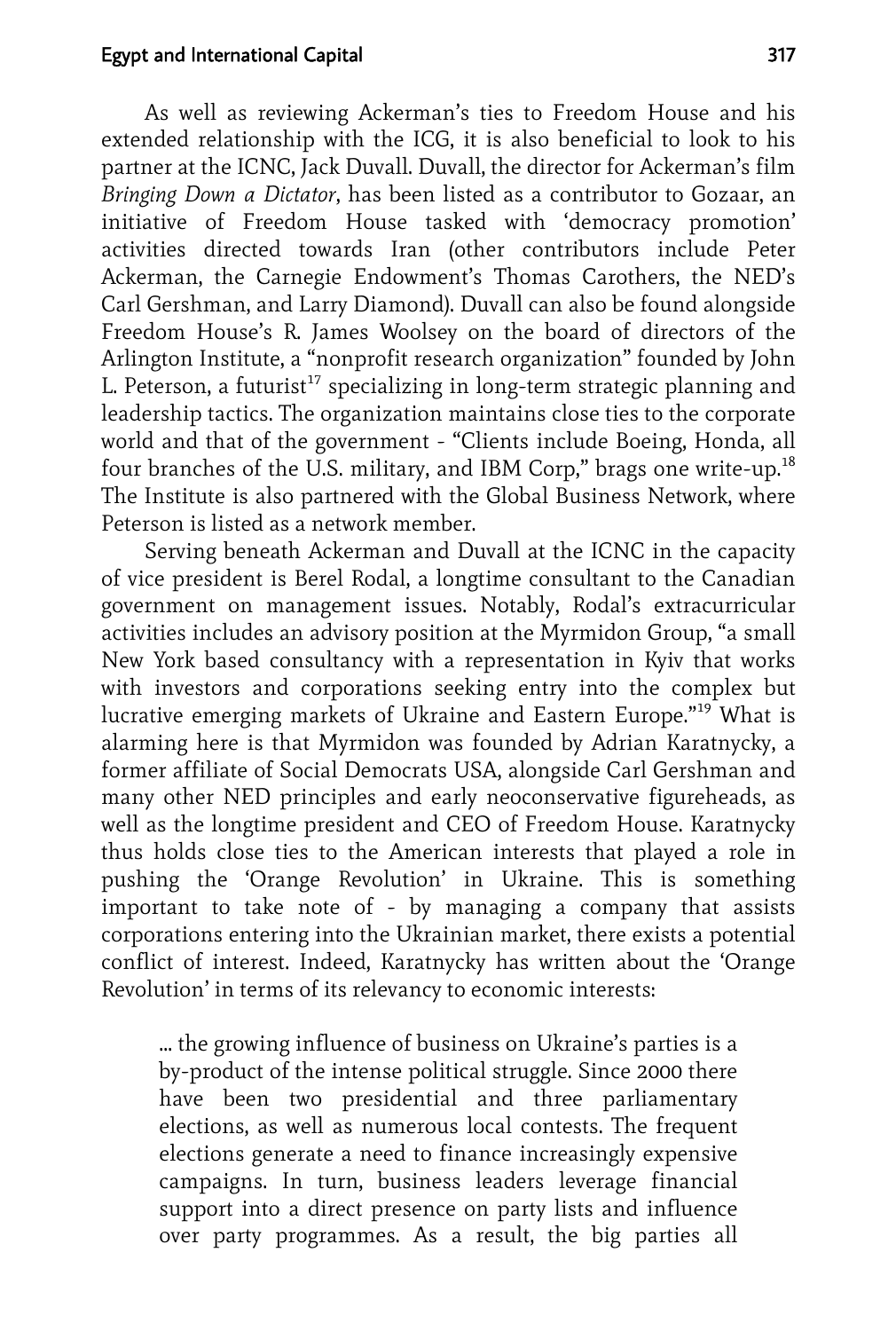espouse business-friendly, centrist economic policies when in office  $20$ 

Rodal is no stranger to apparent cronyism of this type. In 2003 he was an advisor to Trireme Partners LP, a "venture capital firm" established shortly after September 11<sup>th</sup> by Henry Kissinger and Richard Perle (an associate of the Social Democrats USA, Project for the New American Century (PNAC) member, and Rumsfeld's pick to chair the Defense Policy Board) to "invest in firms developing products and services relevant to homeland security and defense."<sup>21</sup> Trireme's first investor was Boeing, which provided Perle with some \$20 million in start-up funds. Perle subsequently became a champion of Boeing, publishing op-eds lauding the corporation's multimillion dollar defense contracts with the Pentagon. Trireme's other board members also betray an explicit pro-corporate agenda, a case in point being the presence of the Canadian media mogul Conrad Black (the CEO of Hollinger International, the media giant that counts Perle and Kissinger on its director board). Black's name has been linked to the Fraser Institute, a hard-right think-tank that escalated fears of the Canadian debt crisis in a bid to privatize the nation's state-owned assets.<sup>22</sup> The gambit was successful, and was carried out behind closed doors and away from the public's eye.

These are strange bedfellows for pro-democracy advocates to have. From Ackerman to Duvall to Rodal, there has been a consistent pattern of corporate agenda-setting. When these conflicts of interests occur, the veneer of democracy quickly fades, and it begs the questions of just how altruistic the motives of 'democracy' promoters really are. At the same time, however, the last ICNC member to be examined here, Stephen Zunes, stands in sharp contrast to his predecessors. The chair of Middle Eastern Studies at the University of San Francisco, Zunes has been one of the most outspoken proponents of nonviolent resistance, drawing heavily on the writings of Gene Sharp in formulating his owns theories for effective means of social change. His opposition to American hegemony, the disastrous meanderings in Iraq and the treatment of the Palestinians at the hands of Israel's military has led him to being included in a list compiled by the neoconservative ideologue David Horowitz of the "101 most dangerous academics" in the educational system. Despite this, however, Zunes held a senior fellowship at the United States Institute for Peace, a taxpayer-funded institution that operates in a manner similar to the NED. $^{23}$ 

Aside from the USIP, Zunes is listed as a staff member of the Centre for Applied Nonviolent Actions and Strategies (CANVAS), "an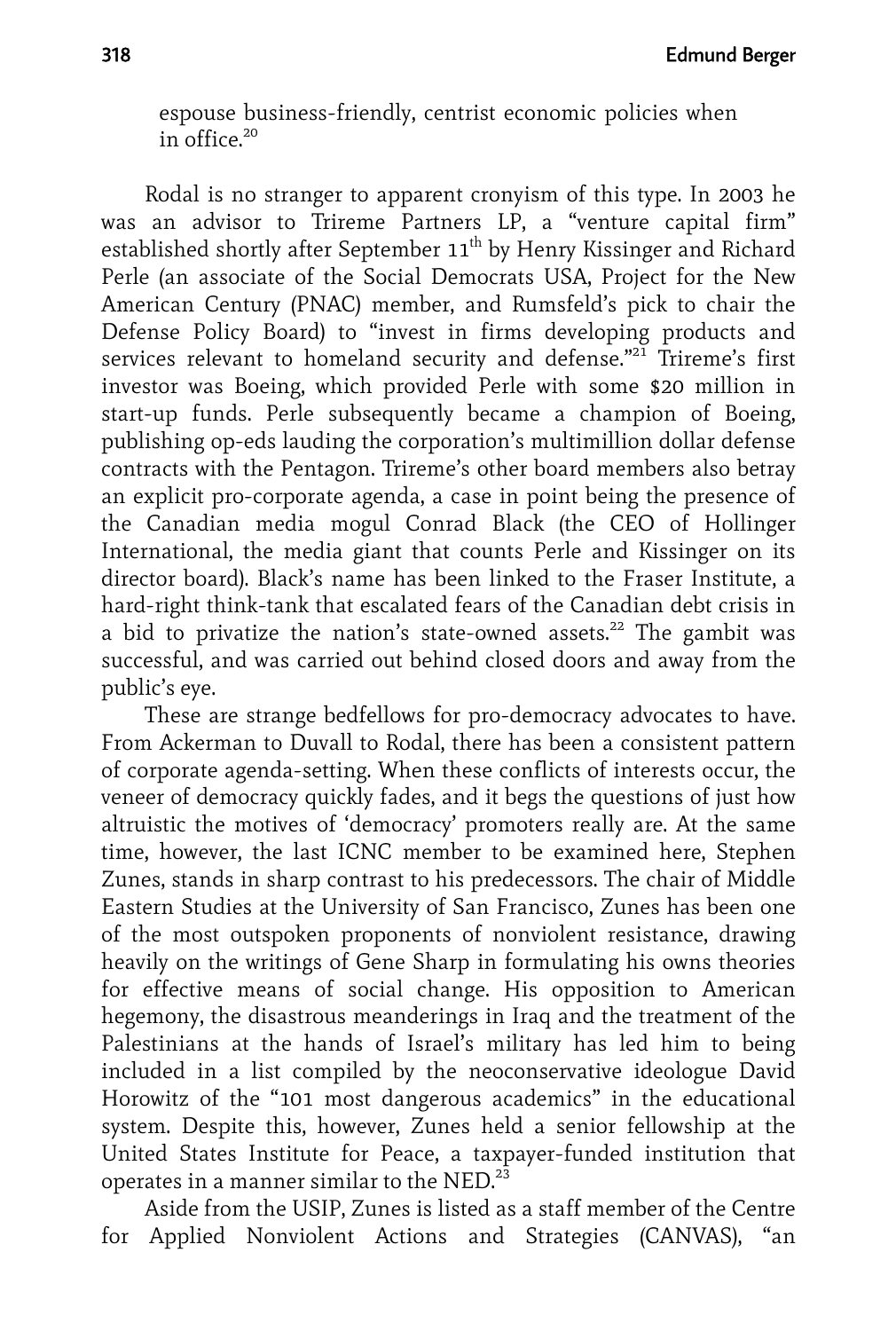International network of trainers and consultants" founded in 2003 by two former members of the NED-linked Otpor movement in Serbia.<sup>24</sup> One of these individuals, Slobodan Djinovic, has risen from activist to telecommunications mogul after he founded Serbia's first wireless internet provider; he uses his wealth to fund around half of CANVAS's budget.25 Additional funding comes from the IRI and Freedom House, according to a piece in the *Los Angeles Times*, 26 and thus it's unsurprising that the organization has partnered with Freedom House for workshops and seminars for prospective activists. The operations of CANVAS are remarkably similar to that of the ICNC, and the two maintain a closeknit relationship. Just as Zunes plays a role in both organizations, there are additional interlocks between the ICNC and CANVAS - Kurt Schock, an academic in the field of sociology and global affairs, and John Gould, an associate professor of political science at Colorado College, split their time between each.

CANVAS's appearance in the midst of the 'Rose' and 'Orange Revolutions' in Georgia and Ukraine raises questions over its relationship with the ICNC and its extended network of capitalist interest in the region. Several years later CANVAS popped up in Venezuela, providing training to anti-Chavez dissidents. While CANVAS maintains that its work exists separately from the sphere of US foreign policy, the work it did in Venezuela certainly dovetailed that conducted by the NED and the AEI in the country over the past decade.<sup>27</sup> By 2011 CANVAS had gone to Egypt to provide the April 6 activists with knowledge and training, continuing the Gene Sharp-inspired work of the ICNC beguun six years prior.<sup>28</sup> But by this point major efforts had already been under way for some time, as the NED and Freedom House continued to assist the moderate networks needed to remove Mubarak from power.

### Activating Civil Society: The Alliance for Youth Movements Summit

In 2008, the State Department, along with corporate interests representing the transnational technology sector (Facebook, Google, AT & T, Howcast, etc.) held the first annual Alliance of Youth Movements Summit in New York City to bring together grassroots pro-democracy activists from around the globe for seminars and networking sessions with trainers, benefactors, and advisors. The summit was the brainchild of James K. Glassman, a Bush cabinet member and a senior fellow at the neoconservative American Enterprise Institute; and Jared Cohen, who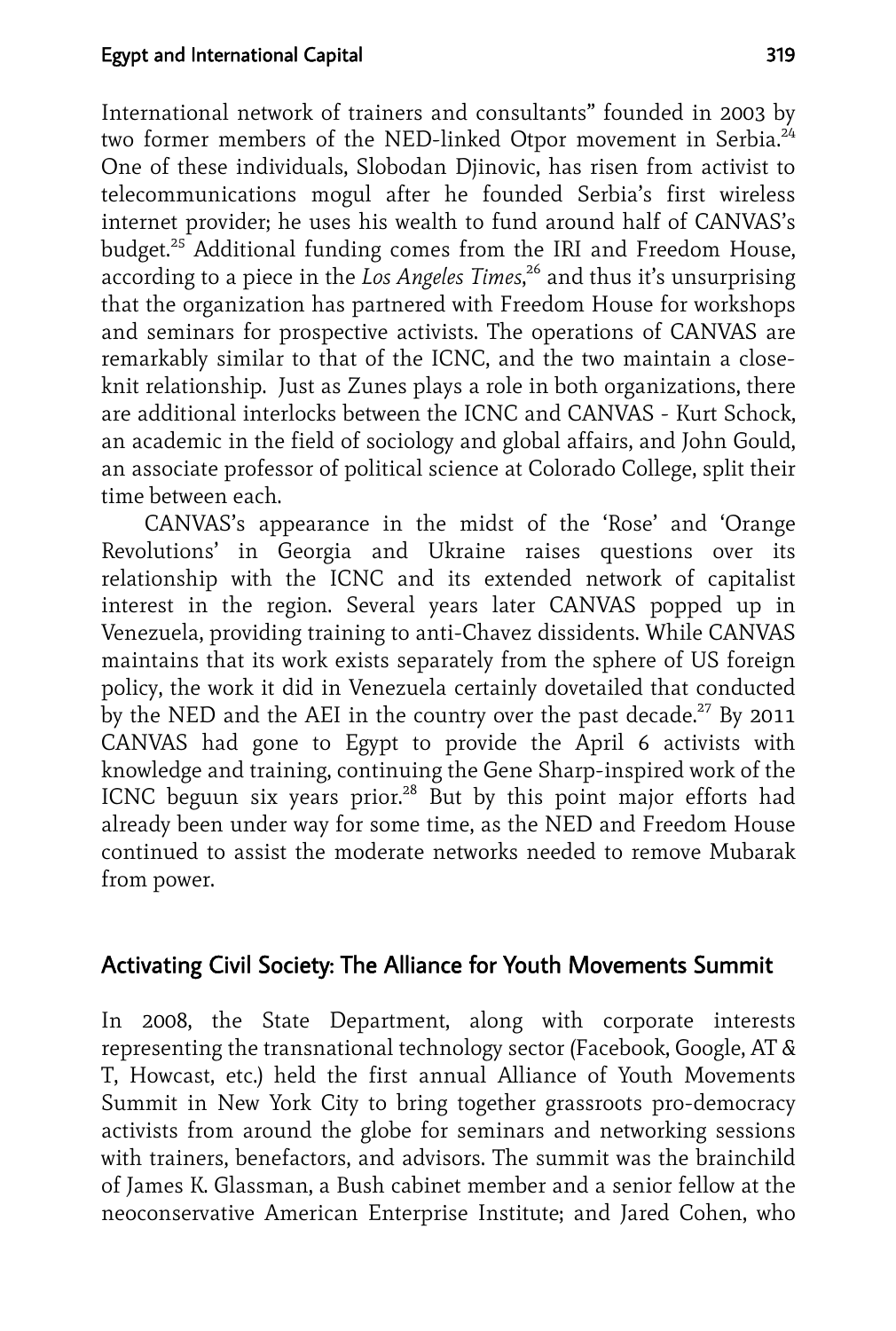had joined Condoleezza Rice's State Department in an advisory capacity (particularly pertaining to Iran). His forte was counter-radicalization tactics involving the then-emergent phenomenon of social media. This interest is clearly illustrated in the choice of key-note speaker for the summit: Oscar A. Morales Guevara, a Columbian-born peace activist who pioneered social media as a medium for raising awareness through his One Million Voices Against FARC organization.

Other high-profile players brought together under the rubric of the summit included Larry Diamond, Joe Rospars, the New Media Director for the Obama campaign, and Adnan Kifayat, who at the time was handling counter-terrorism issues and helping to give form to the proposed Middle East Free Trade Area (MEFTA) at Bush's National Security Council. Yet another individual was Stuart W. Holliday, an assistant to President Bush, a lifetime member of the Council on Foreign Relations, and board member of the NED-linked International Foundation for Election Systems. In addition to these credentials, in 2006 Holliday was the president of the Meridian International Center, a Washington, D.C.-based non-profit established to promote "international understanding through the exchange of people, ideas and the arts"<sup>29</sup> - a task it aims to accomplish with the help of deep-pocketed funders such as ExxonMobil, Lockheed Martin, Boeing, Chevron, Bechtel, and none other than Peter and Joanne-Leedom Ackerman.

Perhaps most relevant to the current discussion is the presence of Sherif Mansour at the Youth Summit. At the time the program officer of Freedom House's Middle East division, Mansour had been a longtime participant in 'democracy promotion' networks. He held a year-long fellowship at the Center for Islam and Democracy, which boasts a president who has served as both a member of CIPE's Development Institute and the NED's former program director for the MENA (Middle East and North Africa) region. Another critical connection for the Center for Islam and Democracy is the NED and AIPAC sponsored Saad Eddin Ibrahim's membership of the board, which may explain Mansour's own personal trajectory: before entering into the fray of the Center and Freedom House, he had spent time at Ibrahim's pro-market Ibn Khaldun Center as the leader of an election monitoring coalition during the 2005 presidential race.

Given this direct tie between State Department planners and corporate interests with the grassroots unrest in Egypt (especially in light of Ackerman and the ICNC's 2005 trip to Cairo), the disclosure by WikiLeaks of confidential diplomatic cables discussing the Summit should not come as a shock. The cable in question, circulated in the State Department's Bureau of Near Eastern Affairs, revealed that one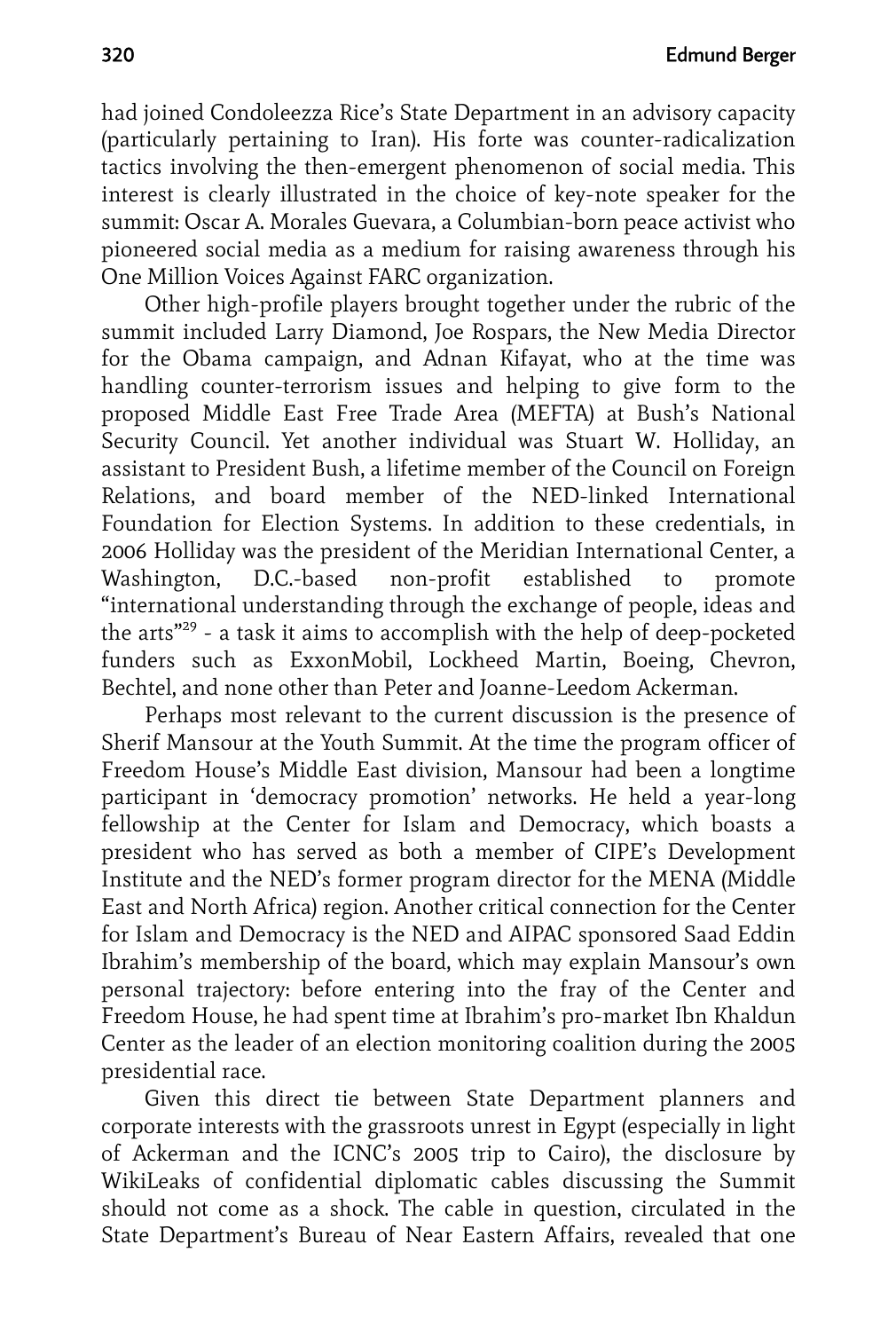leader of the April 6 Movement, Ahmed Saleh, had been in contact with "unnamed members of Freedom House" and had planned to travel to the New York summit.<sup>30</sup> Furthermore, Saleh reportedly had meetings with an "unnamed Amcit [American citizen] who advised him on potential Washington meetings and is working to include him in an early December dinner in New York with Egyptian activist Saad Eddin Ibrahim." An additional cable contained references to Ahmed Saleh (although the name had been redacted upon publishing of the cables), describing his Washington meetings as "positive", and revealed for the first time that "the Wafd, Nasserite, Karama and Tagammu parties, and the Muslim Brotherhood, Kifaya, and Revolutionary Socialist movements… [had] agreed to support an unwritten plan for a transition to a parliamentary democracy."31

These efforts seemed to have begun to pay off within a year of the summit: a leaked cable from 2009 finds Saleh hard at work networking in America on behalf of April 6.<sup>32</sup> He told the State Department that his trips across the Atlantic were being financed by Saad Eddin Ibrahim, and that he was operating in conjunction with Sherif Mansour at Freedom House to provide Ayman Nour with earlier electoral support. These efforts were reportedly being assisted by Dina Guirgis, an Egyptian expatriate living in Washington. Guirgis, the executive director of an NGO called Voices for a Democratic Egypt, had worked previously at the Ibn Khaldun Center, and cultivated additional ties inside the neoconservative establishment by holding a fellowship at WINEP's Fikra Forum.

At this juncture it would be prudent to examine the actions of State Department advisor, Jared Cohen, in the years following the 2008 Alliance of Youth Movements Summit. Cohen was kept on in Obama's adminstration, advising Hilary Clinton in the State Department on Iranian affairs. When the 'Green Revolution' hit Iran in 2009, he sought out the help of Twitter founder Jack Dorsey to ensure that the flow of social media continued undeterred.<sup>33</sup> The top brass of the administration, which had maintained a 'hands-off Iran' policy during the unrest (aside from continued NED funding to sectors of the protest movement),<sup>34</sup> was incensed at this intervention. "If it had been up to the White House, they would have fired him," an insider said.<sup>35</sup>

But Cohen did leave the State Department in 2010, and took a position at Google. Making the move with him was another veteran of 'democracy promotion' networks, J. Scott Carpenter, and the two former Washington officials went to work setting up Google Ideas, a 'think/do tank' tasked with generating political change on the global stage outside the usual power corridors of governments. An embodiment of the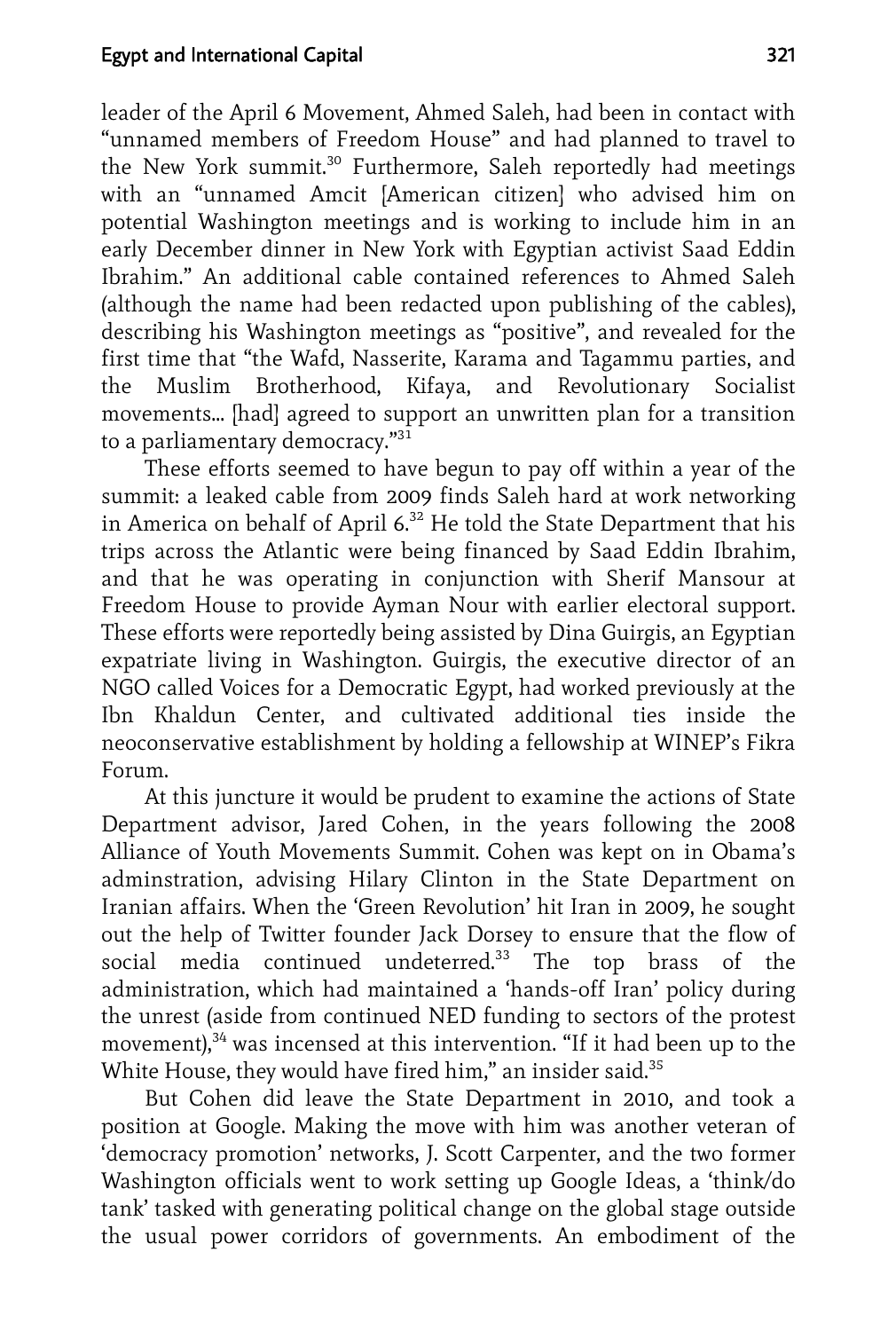transnational capital-driven civil society, Google Ideas often partners with elite institutions to conduct its work. For example, the corporate branch partnered with the Tribeca Film Festival (one of the organizations involved in the initial 2008 Alliance of Youth Movements Summit) and the Council on Foreign Relations to host an 'Idea Summit', a platform to analyze how technological advancements can provide "freedom from  $f_{\rho,ar}$ . 36

Cohen's new corporate position also allowed him opportunities to travel around the world to hot-spots of pro-democracy uprisings. In January 2011 he found himself in Egypt, where he had dinner with Wael Ghonim, the head of Google's marketing department for the corporation's Middle East and North Africa division. Ghonim was then on leave from the company, utilizing his time instead to assist in the burgeoning revolutionary movement. Like his friend Cohen, his specialty is in social media: the previous year he had used Facebook to rally activists following the torturing to death of an Egyptian citizen at the hand of the authorities. Through the digital space he built networks with the other opposition movements, and began to call for an Egyptian equivalent of the Tunisia uprisings, a demand that resounded through the politically charged civil society. The response was the mass demonstrations that shook the country on January  $25<sup>th</sup>$ . Cohen's dinner with Ghonim, incidentally, took place the night before the launch of the revolution.

Cohen's trajectory from the State Department to Google and his propensity for revolutionary jet-setting caught the eye of Stratfor Forecasting Inc., a Texas-based global intelligence company that provides data analysis to governments, the media, and corporations. Particularly keen on investigating Cohen was Stratfor's vice president of counterterrorism, Fred Burton, who cultivated a series of contacts deep into Google's executive hierarchy. Burton's email correspondences concerning Cohen were released to the public through WikiLeaks, and their contents are quite revealing: "Jared Cohen, the Google policy official who met w/ [Ghonim] the Google Gypo Exec, ONE HOUR before the poor chap was nabbed, is off to Gaza next week... per a very good Google source," Burton reported to one intelligence analyst:<sup>37</sup> "Google is not clear if Cohen is operating w/a State Dept/WH license, or a hippie activist." However, in another message, this time between Burton and Stratfor's CEO and founder, Burton's Google sources seemed to have been leaning towards the notion that Cohen is not as divested from Washington as previously believed: "the inference is relative to Cohen working for the State Dept and WH to support Arab regime changes." Friedman responded with the brief note that he is "thinking I may be on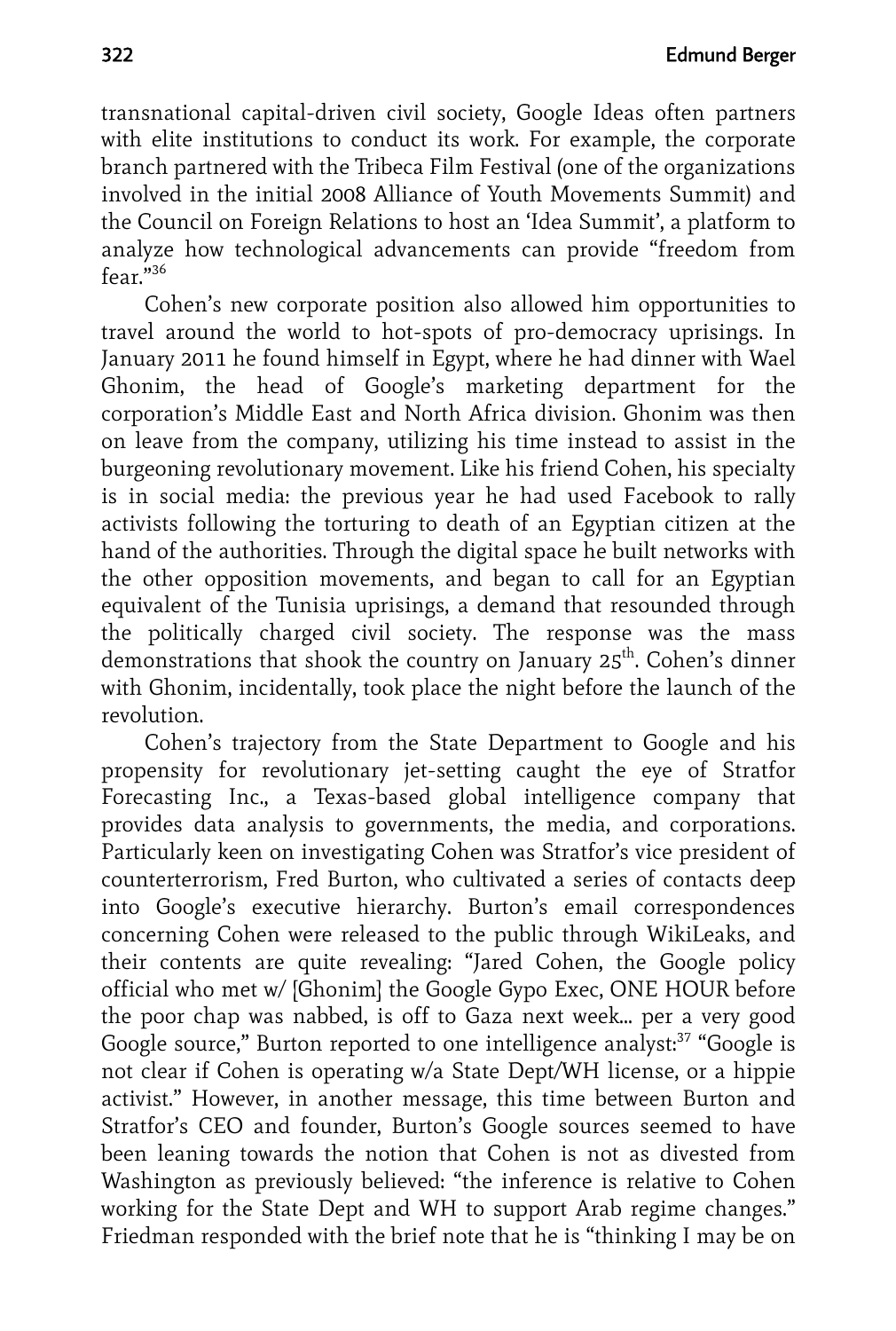the right track about him despite his denials."<sup>38</sup>

### Aligning Economics and Political Parties

In 2009 the NED's funding to Egyptian activist networks totaled \$1,409,621; a year later it had been increased to \$2,399,457. Over the recent years a great deal of money has flowed to CIPE for a myriad of programs: to "work with universities to incorporate CIPE's Development Institute into their curriculum; and conduct workshops at the governorate [a division of a county] level to promote corporate citizenship"; to "build consensus on the reform priorities of Egypt's business community through the National Business Agenda process and engage Egyptian policymakers to effect legislative and/or regulatory change based on the agenda's recommendations"; and to "engage civil society organizations to participate in the democratic process by strengthening their capacity to advocate for free market legislative reform, and to build consensus on needed changes to the Egyptian legal environment to remove impediments to competition in a free market. CIPE will work with the Federation of Economic Development Associations (FEDA) to organize policy reform roundtables, draft policy position papers and an economic analysis report, and conduct policy and advocacy planning sessions for SME [Small to Medium Enterprise] business associations."

Large sums went to similar projects, such as \$19,520 to the Cairo Liberal Forum in order to "expand the use of social advertising among young activists for the promotion of democratic ideas and values and build the capacity of a youth-led NGO."39 The Cairo Liberal Forum, incidentally, is "an Egyptian NGO that seeks to promote individual rights and free market principles".40 The head of the forum, Amr Bakly, appeared at a conference in 2011 hosted by Canada's Fraser Institute to address the potential opportunities for free market reform in the restructured, post-'Arab Spring' Middle East. Levels of financing were also increasing for the Ibn Khaldun Center, amounting to \$65,000 the year before the uprising.

The NED was also in the business of providing money to Western organizations that could provide support for a revolutionary movement. Amongst these was Project on Middle East Democracy (POMED), which received \$190,000 to "to build and strengthen the capacity of Egyptian NGOs to lead parliamentary tracking efforts and produce high quality policy and budget analyses."41 Headquartered in Washington D.C., the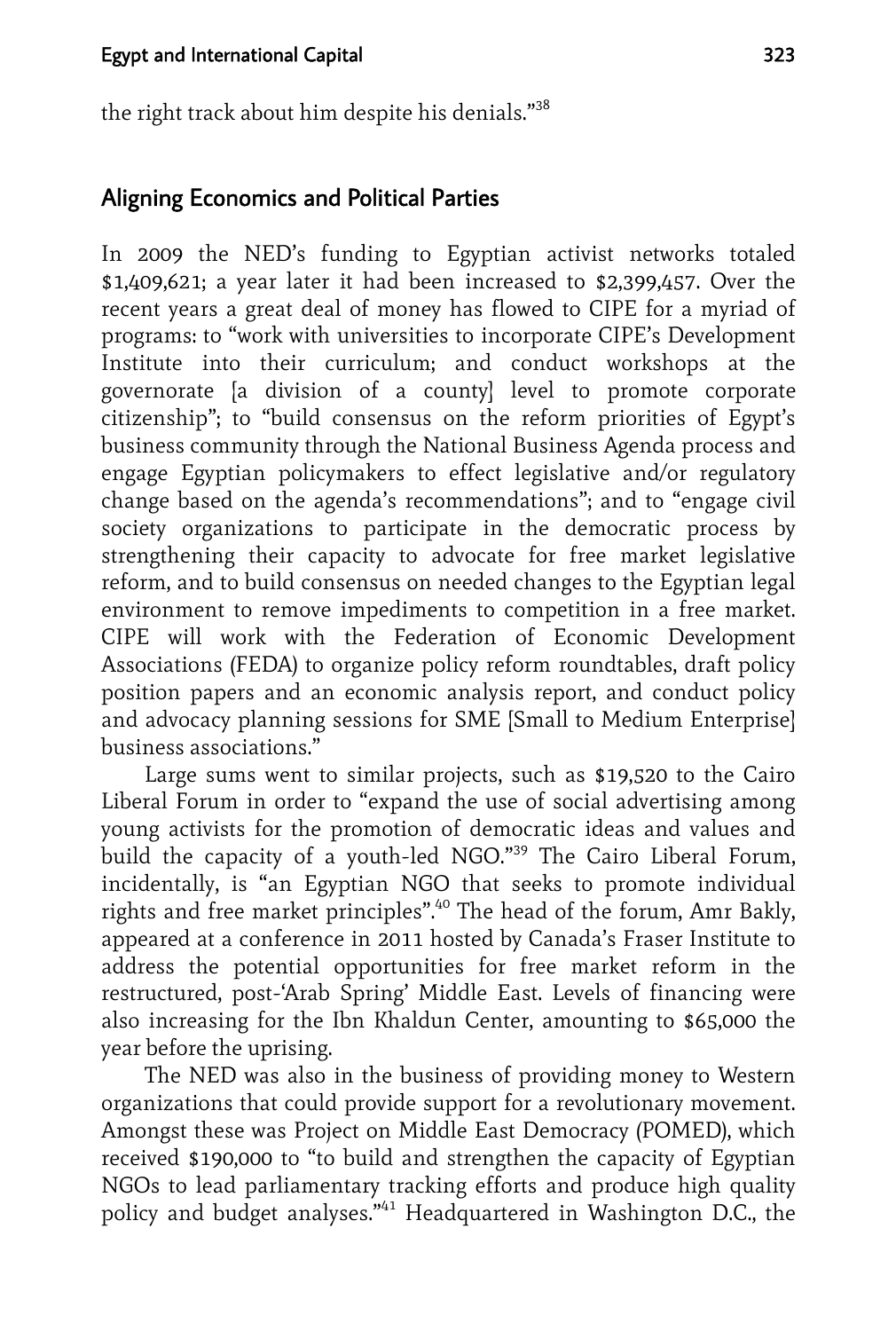324 Edmund Berger

POMED's leadership draws from the usual 'democracy promotion' networks. There is Stephen McInerney, a foreign policy analyst and contributor to Fikra Forum; Lorne Kramer of the IRI and Kenneth Wollack of the NDI; the Carnegie Endowment for International Peace's Nathan Brown, Daniel Brumberg and Thomas Carothers; Larry Diamond; Noah Feldman from the Coalition Provisional Authority; Mark Palmer of Freedom House and the NED; Haleh Esfandiari, a former fellow at the National Endowment for Democracy; and Saad Eddin Ibrahim. \$21,900 also went to the American Islamic Congress (AIC), yet another place where Ibrahim can be found, serving on their board.

The AIC is certainly worth elaborating on. If POMED's orientation is more liberal in its outlook, the AIC leans towards neoconservativism. For example, the AIC's founder, Zainab Al-Suwaij, worked with the neoconservative Foundation for the Defense of Democracies to launch the pro-interventionist Women for a Free Iraq in 2003.<sup>42</sup> The AIC and the Foundation also sided with the notoriously anti-feminist Independent Women's Forum to form the Iraqi Women's Educational Institute, and the aforementioned Haleh Esfandiari from POMED serves as an advisor to the organization. The AIC's interlocks with other neoconservative organizations through other board members, such as Khaleel Mohammed, a member of the pro-Zionist Intelligence Summit; and Hillel Fradkin, whose name has been linked to PNAC.

Certain opposition parties in Egypt maintained direct ties to this American neoconservative nexus. The most prominent of these has been Masr El-Om (Mother Egypt), which had been founded by Cynthia Farahat, an intellectual steeped in the market fundamentalism of Ayn Rand and a program officer at the Cairo offices of the Friedrich Naumann Foundation for Liberty43 - one of the German *Stiftungen* that initially inspired the structure of the NED. Farahat is a member of the Middle East Forum, a WINEP-aligned organization founded by the hard-line Zionist Daniel Pipes. In addition to the Forum, Farahat spends time at the Center for Security Policy, the brainchild of Frank Gaffney, one of the "key ideologues who are the nerve center of the Islamophobia network."44 To gauge the attitudes of the Center, advisors and board members have included Elliot Abrams and Dick Cheney, as well as a host of corporate executives from defense contractor firms like Lockheed Martin and Boeing.

The viewpoint espoused by the Middle East Forum and the Center for Security Policy is clearly expressed in Farahat's own words. For her, Egypt's ideal future would be "small government, laissez-faire capitalism, individual liberty, and the ideals of the American Founding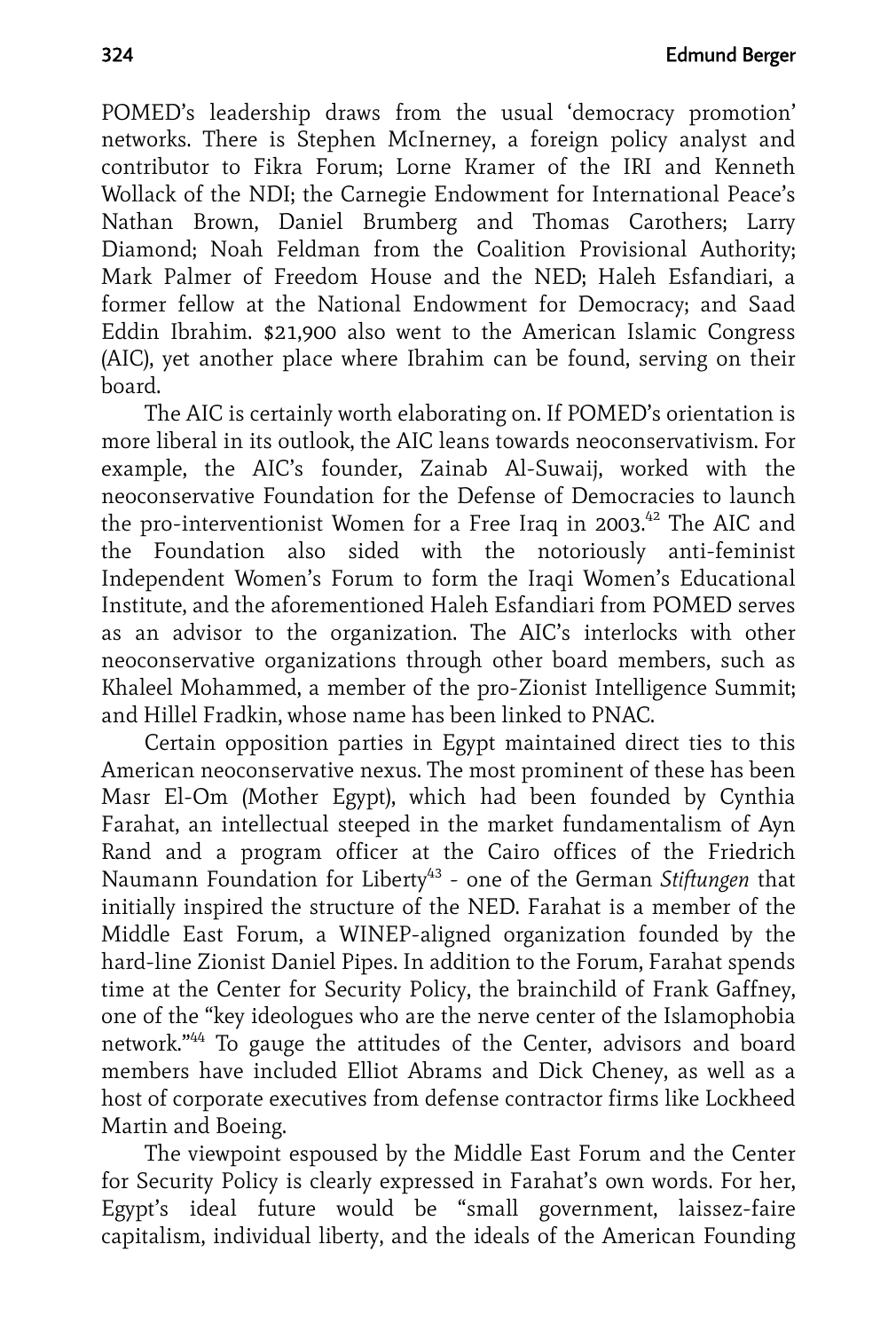### Egypt and International Capital 325

Fathers."45 Echoing the anti-Islam lines of Pipes and Gaffney, she decries the prominence of the Egyptian Brotherhood, painting the multinational organization as dangerous theocrats in the model of Iran. For her, the 'Arab Spring' proved that the Americans were backing the Islamic movement, a concept that is parroted frequently in the far-right radio circuit in America: "The current administration and State Department obviously want the Muslim Brotherhood in power," she told Joshua Lipana, a conservative internet blogger.<sup>46</sup> There is a degree of truth in what she says, but she fails to take into account the 'common sense' factor. Parties like hers do not gain the critical traction needed in a mass movement because they run on platforms that oppose many key aspects of Arab identity. As is made clear by RAND Corporation's policy recommendation papers, moderate Muslim networks are the only truly viable vessel for 'democracy promotion' in the MENA region. The Muslim Brotherhood would fit the bill for this; the economic line given by the religious organization is certainly compatible with the West's preferred transnational capitalism. "The core of the economic vision of Brotherhood," said one member, "is extreme capitalist." Meanwhile, two primary leaders of the Brotherhood in Egypt, Hassan Malek and Khairat el-Shater, are described as the "neoliberal faces" of the organization.<sup>47</sup> Both are members of Cairo's business elite and are business partners, and have both made names for themselves in the new, post-Mubarak Egypt: el-Shater has been nominated as the deputy supreme guide of the Brotherhood's political arm, the Freedom and Justice Party, while Malek launched the Egyptian Business Development Association (EBDA). John Sullivan, executive director of CIPE, has been a speaker at at least one EBDA function.

The Muslim Brotherhood has garnered endorsements from the Egyptian Center for Economic Studies, a neoliberal think-tank that, in the past, has received NED grants via CIPE. It is also firmly locked into Robinson's TCC: the current executive director has been a longtime senior economist at the IMF, while the previous director has worked as an industrial economist at the World Bank since 1984. Consequently, the Muslim Brotherhood has found themselves unopposed to the idea of IMF aid to Egypt: "We will accept the loan, we don't have a preconceived position against the IMF" says Malek.<sup>48</sup>

Even so, the US has, for quite a while, kept the Brotherhood at arm's length. It wasn't really until 2007 that the foreign policy establishment began to make overtures towards the organization as a bid to foster dissent in Syria - a gamble that, if successful, would further isolate America's chief *bête noire*, Iran.<sup>49</sup> Even so, the Muslim Brotherhood was kept on the back-burner as the 'democracy' promoters descended on the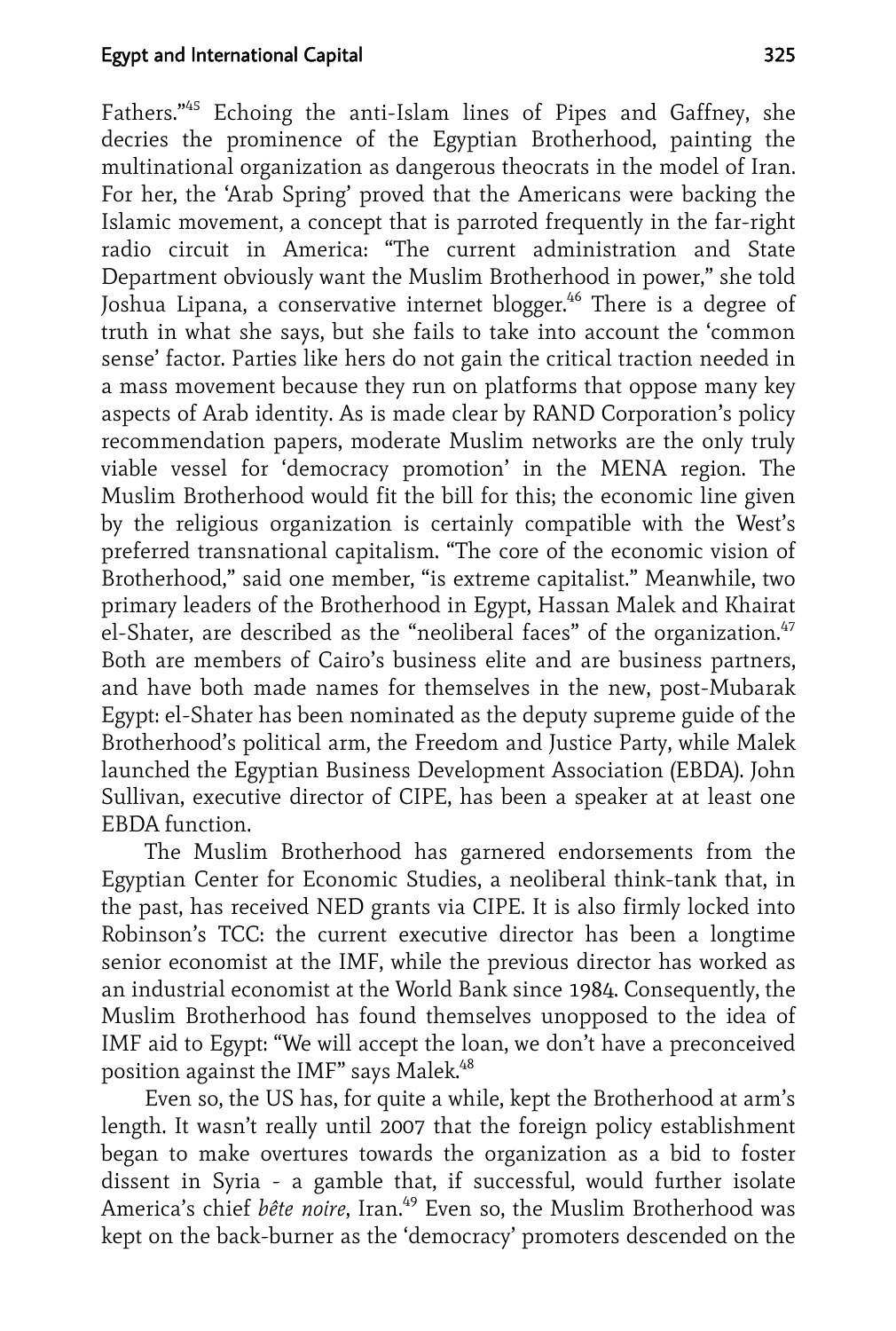326 Edmund Berger

country. Instead, the NED's annual reports for Egypt indicate that it was the El-Ghad Party, the political faction of which Ayman Nour was the leader that was the preferred vehicle. There exists a close relationship between NED grantees and El-Ghad: the party's former vice-president, Hisham Kassem, is Egypt's representative to the World Movement for Democracy,<sup>50</sup> while Dalia Ziada, the executive director of the Ibn Khaldun Center, a Fikra Forum contributor and attendee of the ICNC's workshop on Gene Sharp, is the founding chairwoman of the El-Ghad Party's Freedom and Rights Committee. Another primary NED grantee with a strong relationship to El-Ghad is the Egyptian Democracy Academy, a youth organization designed to teach 'students' "everything from how to evaluate a political candidate to how to use new media."<sup>51</sup> The Academy's media coordinator is none other than April 6 founder Israa Abd Al Fatah Rashed (yet another Fikra Forum contributor), and its chairman is Hossam El Din Ali, a member of the El-Ghad high council. Meanwhile, the organization's program director, Ahmed Badawy, has attended a summit of the NED's World Movement for Democracy as representative of the El-Ghad Party.<sup>52</sup> He has since become a contributor to Fikra Forum.

El-Ghad quickly moved itself into alignment with the Muslim Brotherhood during the 'Arab Spring'. It joined the Brotherhood's Democratic Alliance for Egypt alongside the Freedom Egypt Party, founded by Carnegie Endowment for International Peace's Amr Hamzawy. Another member organization of the Alliance was Justice Party, which had been founded by members of the April 6 Movement, and the National Association for Change, a political pressure group aiming to oust Mubarak, founded and headed up by Mohamed ElBaradei. Serving beneath him is Ayman Nour, Shadi Taha from El-Ghad's high council, and the Muslim Brotherhood's primary neoliberal ideologue, Saad El-Katany. But the road wasn't easy for the Brotherhood. "In the earliest days of the revolution last year, the Muslim Brotherhood drew criticism from many groups, accused of being latecomers to the uprising, then ultimately attempting to take it over," *Al-Monitor* reported.53 Regardless, Ahmed Maher eventually announced that the April 6 Movement finally threw its weight behind the Muslim Brotherhood's candidate, Mohamed Morsi.<sup>54</sup> By the end of June 2012, the Supreme Council of the Armed Forces, the interim governing body of the country after the removal of Mubarak, was gone, and Morsi had been elected president.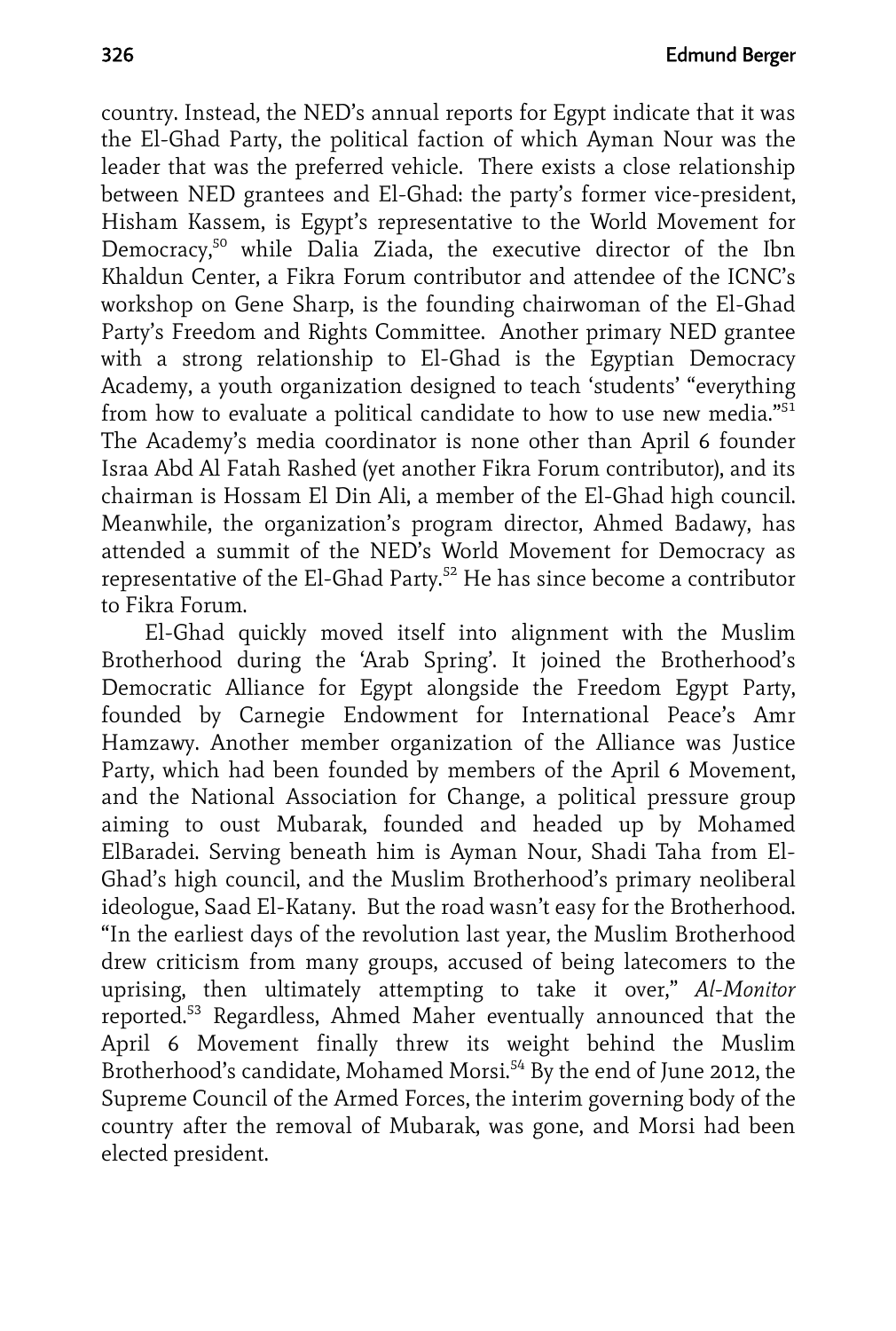# Of Democracy and Politics: Concluding Thoughts

This piece has not been an attempt to retell the story of the Egyptian uprisings, but to provide a cursory outline of the foreign interest involved. Furthermore, the actions laid out in the previous pages should not be taken as an anti-'Arab Spring' tract, or some other attempt to smear the name of what is one of the most important paradigm shifts of the modern age, a true victory for people power and a warning to autocratic dictatorships around the globe. There are many works out there examining the same issue of 'democracy promotion' in Egypt, and a great deal of them castigate the uprisings as a planned revolution, a conspiracy birthed in the halls of the State Department and executed by agent provocateurs and useful idiots. I believe this approach to be wrong; espousing such a viewpoint has a built-in power system skewed towards the West, and reflects the same mentality that drove colonialism in the first place; that is, the idea that the developing world could not possibly accomplish something of this scale of its own accord.

As mentioned earlier, 'democracy promotion' does not catalyze social unrest, it simply utilizes preexisting discontents, identifies dissenters, provides help and support before adjusting to any political changes that ensue. For example, as the NED gave the Egyptian protests legitimate tools on how to raise voter awareness, monitor elections, etc, IRI chairman John McCain travelled to Egypt with John Kerry and a delegation of American businessmen representing firms such as Boeing, Coca-Cola, Dow, ExxonMobil, General Electric and Marriot, among others. The *New York Time*'s write-up on the trip described it as "part of a broader trip to advance American economic ties in the region" and quoted McCain as saying that "the success and failure of the revolution in this part of the Arab world will be directly related to the ability of providing investments and jobs for the Egyptian people."55

There is also the question of just how dynamic the relationship between 'democracy' promoters and their beneficiaries is. When I posed the question to Otpor's Ivan Marovic, he responded that "strong movements can engage with foreigners and maintain their independence. It is important to build the movement on your own first, because early support will eventually weaken the movement. It is better to spend some time on the margins and build your way up slowly so when this interaction happens you have enough leverage to drive the process." 56 Professor Stephen Zunes, on the other hand, was a bit more wary of the NED specifically. "The NED is much more designed to promote the U.S. foreign policy agenda… Personally, I would have a hard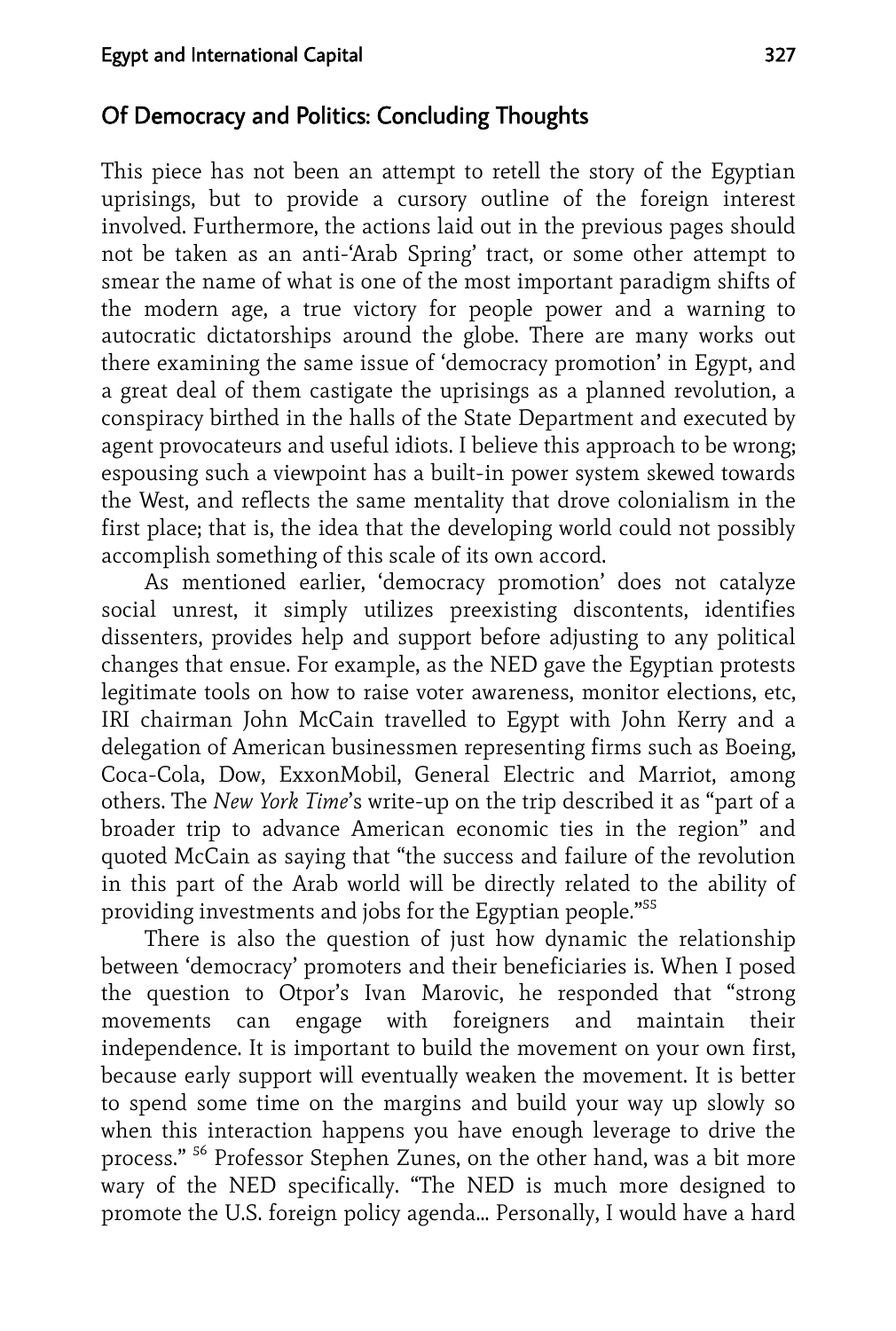time working with them or accepting any money from them."<sup>57</sup>

Regardless of the opinions of those, like Marovic and Zunes, who operate on the periphery of the 'democracy promotion' apparatuses, subsequent events and agreements paint a clear portrait of why the State Department so eagerly engages in anti-regime activities. In early September, as the US government ironed out its debt-relief plans for Egypt, a delegation of over one-hundred businessmen - representing many of the same corporate firms that were involved in the Kerry/McCain expedition - travelled to Cairo to meet with Hassan Malik's Egyptian Business Development Association. Two weeks earlier, the IMF's managing director was also in Cairo, meeting with the top brass of the new government (including President Morsi himself) to draw up plans for a loan totalling somewhere between \$3.2 and \$4.8 billion.<sup>58</sup> As the protestors across the Eurozone know, entanglements with American business delegations and the IMF spell out one thing: austerity, despite whatever rhetoric about democracy flows down from the top as they make the painful cuts. There is no evidence to suggest that Morsi's government will be any different; he already "announced plans to privatize publicly owned enterprises, reduce the deficit via elimination of basic subsidies to the poor, de-regulate the economy to increase the flow of foreign capital and end labor strikes."<sup>59</sup>

But even as 'democracy promotion' preaches a message of global peace, and despite being driven primarily by economic imperatives, there absolutely exists the potentiality for negative reactions. This had already played out in Iraq, as America's actions fostered a massive counter-insurgency. It also shattered America's credibility on the world stage. When Russia emerged from the totalitarianism of the Soviet Union, the helping hand offered by the 'democracy' promoters, the World Bank, and the IMF quickly transformed it into a free-falling economy, with runaway wealth concentrating in the upper classes, while statistics relating to suicide and violent crime dramatically worsened. It has led to a place where authoritarian leaders such as Putin can put musicians behind bars for speaking freely, once again attracting the attention of the 'democracy' promoters in the State Department.

It is absolutely vital that real democracy be promoted, and from below, without the constraints and restraints of elite NGOs and the moneyed interests that they represent. Band-aids only have a limited effect, for only so long, and if the perpetual cycles of violence, poverty, and unrest are to be quelled, then a real structural and systematic change must occur.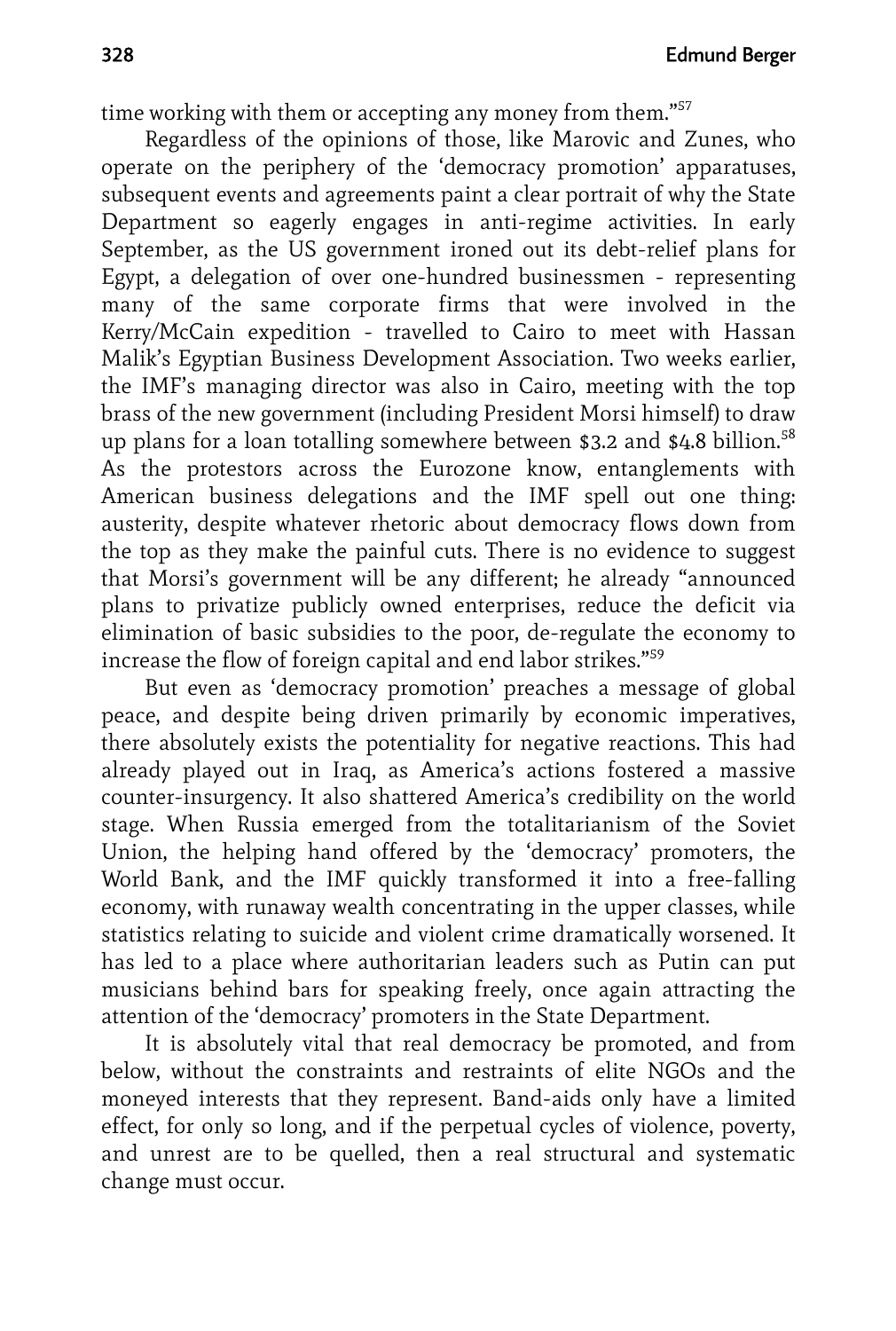- 1 Felix Guattari, 'The Proliferation of the Margins' in Sylvere Lotringer (ed.) *Autonomia: Post-Political Politics* Semiotext(e), 2007, p. 108.
- 2 Rachel Maddow, 'interview with Madeleine Albright', *The Rachel Maddow Show*, 3 February, 2011.

<http://www.msnbc.msn.com/id/26315908/#41418459>

- 3 David Lamb, 'Activist Cleared of Defaming Egypt', *Los Angeles Times*, 19 March, 2003. <http://articles.latimes.com/2003/mar/19/world/fg-egypt19>
- 4 Peter Baker, 'As Democracy Push Falters, Bush Feels Like a Dissident', *The Washington Post*, 20 August, 2007. <http://www.washingtonpost.com/wpdyn/content/article/2007/08/19/AR2007081901720.html>
- 5 Mark MacKinnon, *The New Cold War: Revolutions, Rigged Elections, and Pipeline Politics in the Former Soviet Union* (New York: Carroll & Graf Publishers, 2007), p. 292, note 1.
- 6 Ibid.
- 7 Sheryl Gay Stolberg, 'Shy U.S. Intellectual Created Playbook Used in Revolution', *The New York Times*, 16 February, 2011
- 8 David Wolman, 'Cairo Activists Use Facebook', *Wired Magazine*, Issue 16:11, 20 October, 2008. <http://www.wired.com/techbiz/startups/magazine/16- 11/ff\_facebookegypt>
- 9 MacKinnon *The New Cold War*, pp. 50-51.
- 10 Stolberg, 'Shy U.S. Intellectual'.
- 11 This topic is discussed further in Brian Martin, 'Gene Sharp's Theory of Power', *Journal of Peace Research,* vol. 26, no. 2, 1989. <http://www.bmartin.cc/pubs/89jpr.html>
- 12 David Horowitz, 'Sinews of Empire', *Ramparts*, October, 1969. According to Horowitz, the Center for International Affairs was "unmatched in its tight interlacing of the knots of power. Among the key individuals who were involved in the creation of the Center were: Robert R. Bowie, its first director and head of the State Department Policy Planning Staff under John Foster Dulles; Henry A. Kissinger, who became associate director; Dean Rusk of the Rockefeller Foundation, who followed J.F. Dulles first at the Foundation and then in the State Department; James A. Perkins of the Carnegie Corporation, who went on to become president of Cornell and a director of the Chase Manhattan Bank; Don K. Price, vice president of the Ford Foundation, formerly of the staff of Harvard's School of Public Administration, who later returned to become dean after his stint at Ford."
- 13 MacKinnon, *The New Cold War*, pp. 264-265.
- 14 'Egyptians welcome ElBaradei home', 19 February, 2010. <http://www.aljazeera.com/news/middleeast/2010/02/201021955830950565.h tml>
- 15 Ibid.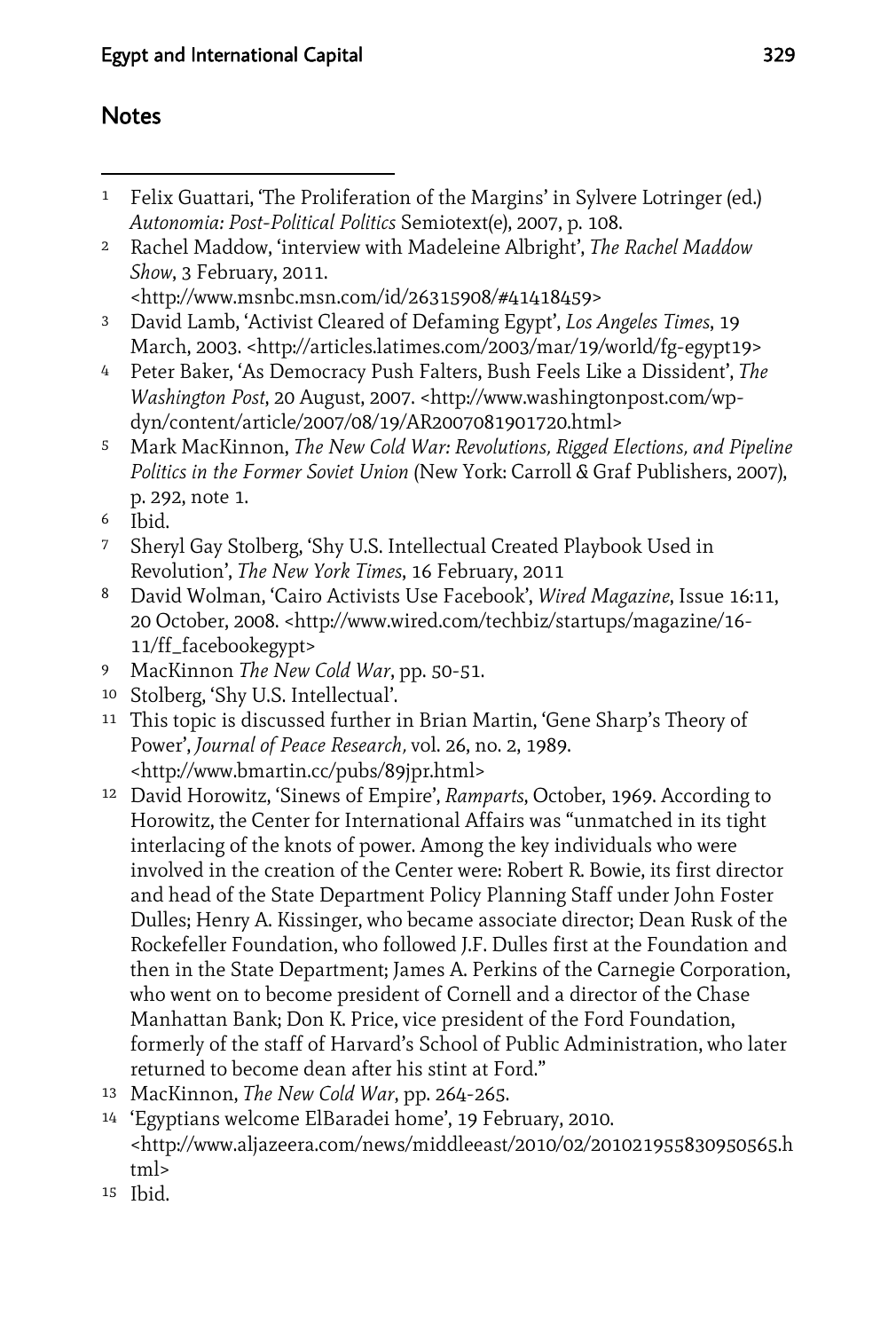17 A futurist is a scientist who attempts, utilizing current trends and tendencies, to predict or analyze the probability of changes or developments in the future. They are frequently employed as consultants to corporations, non-profits, think-tanks and politicians in order to formulate long-term strategic planning in the unpredictable and short-term driven currents of neoliberal capitalism.

18 Michael Hardy, 'Institute aims to discern the future from media analysis', *Mass High Tech MHT*, 4 February, 2002. <http://www.masshightech.com/stories/2002/02/04/story44-Institute-aimsto-discern-the-future-from-media-analysis.html>

- 19 Myrmidon Group LLC, 'About Myrmidon'. <http://myrmidongrpllc.com/>
- 20 Adrian Karatnycky, 'Overcome rivalries and draw clear lines of authority', *The Financial Times*, 14 May 14, 2008;, quoted in Michael Barker 'Capitalizing on Nonviolence', *Swans Commentary*, 20 June 20<sup>th</sup>, 2011. <http://www.swans.com/library/art17/barker81.html>
- 21 Naomi Klein, *The Shock Doctrine: The Rise of Disaster Capitalism* (New York: Picador, 2007), pp. 404-405.
- 22 Ibid., pp. 324-326.
- 23 Investigative journalists Sara Diamond and Richard Hatch have written an excellent critique of the United States Institute for Peace (USIP) entitled, 'Operation Peace Institute', *Z Magazine*, July/August, 1990. They write: "The USIP is a funding conduit and clearinghouse for research on problems inherent to U.S. strategies of 'low intensity conflict' … a careful analysis of the USIP's annotated list of 238 grant projects through early 1990 reveals undeniable favoritism toward researchers committed to Cold War paradigms." Diamond and Hatch also note that the USIP provided some \$90,000 to the Albert Einstein Institution. Aside from the information provided by Diamond and Hatch, it may be worthwhile to note that Peter Ackerman has served as the director of the USIP.
- 24 Michael Barker, 'CANVAS[ing] for the Nonviolent Propaganda Offensive: Propaganda in the Service of Imperial Projects', *Countercurrents*, 26 March , 2011. <http://www.countercurrents.org/barker260311.pdf>
- 25 Ibid
- 26 Borzou Daragahi, 'Georgian unrolls the "velvet" revolution', *Los Angeles Times*, 3 September, 2008. <http://articles.latimes.com/2008/sep/03/world/fgvelvet3>
- 27 Venezuela has long been an object of NED penetration. For more information see Benjamin Duncan, 'Venezuela: What is the National Endowment for Democracy up to?', *Venezuela Analysis*, 4 May, 2004. <http://venezuelanalysis.com/analysis/491>; George Ciccariello-Maher, 'Einstein Turn in His Grave', *Counterpunch*, 1 April, 2008.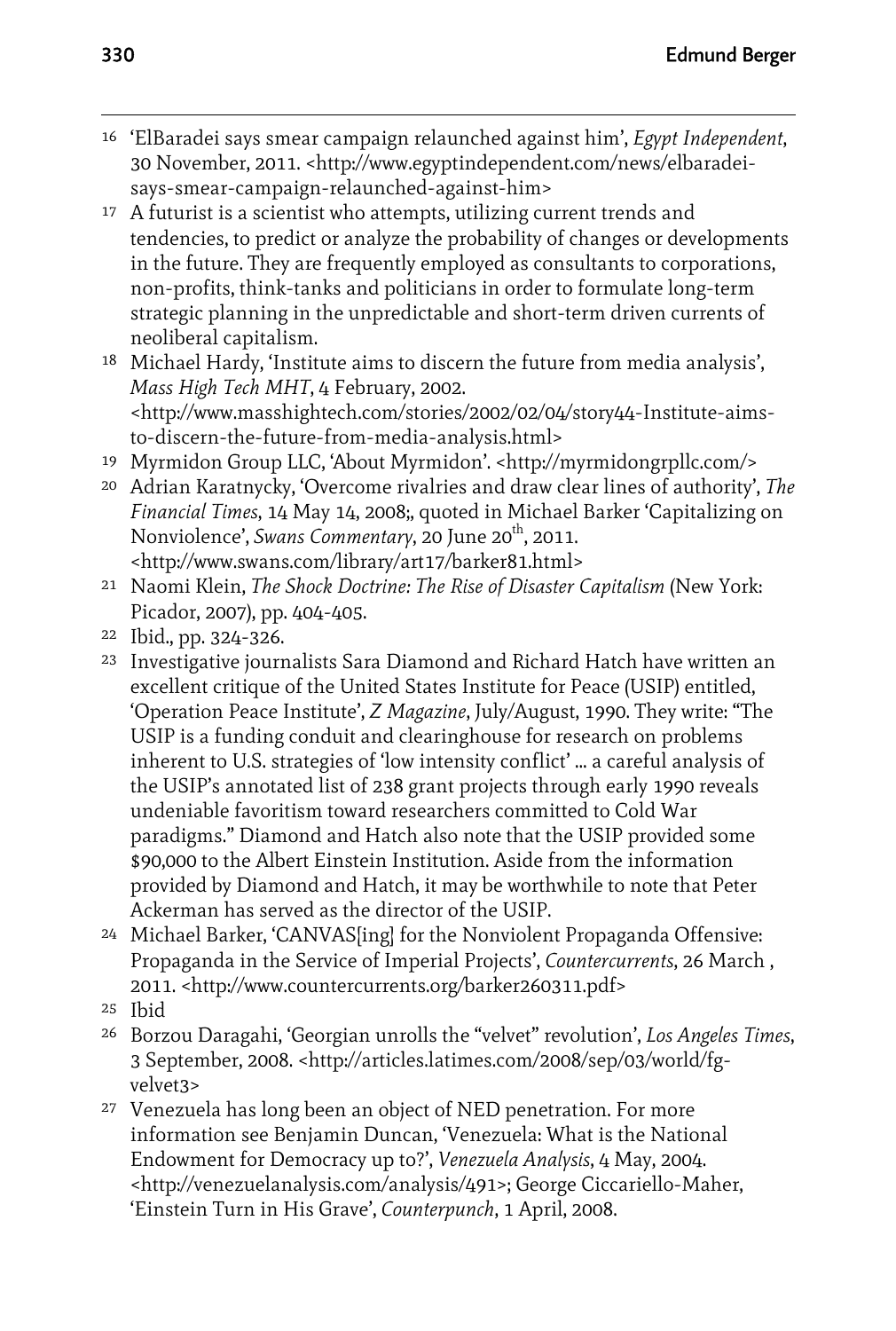|    | <http: 04="" 16="" 2008="" einstein-turns-in-his-grave="" www.counterpunch.org=""></http:>                                              |
|----|-----------------------------------------------------------------------------------------------------------------------------------------|
|    | <sup>28</sup> Tina Rosenberg, 'Revolution U: What Egypt Learned from the Students Who                                                   |
|    | Overthrew Milosevic', Foreign Policy, 16 February, 2011.                                                                                |
| 29 | Meridian International Center, 'Arts Intern'.                                                                                           |
|    | <http: careers-and-<="" meridian="" td="" www.meridian.org=""></http:>                                                                  |
|    | internships/internships/item/663-arts-internship>                                                                                       |
|    | 30 Wikileaks cable 08CAIRO243, 'April 6 Activist Describes Goe Harassment,                                                              |
|    | Requests Information on Youth Movements Summit', Embassy Cairo, 26                                                                      |
|    | November, 2008.                                                                                                                         |
|    | <http: cable.php?id="08CAIRO2431" www.cablegatesearch.net=""></http:>                                                                   |
|    | <sup>31</sup> 'Egypt protests: secret US document discloses support for protesters', The                                                |
|    | Telegraph, 28 January, 2011.                                                                                                            |
|    | <http: 8<="" africaandindianocean="" egypt="" news="" td="" worldnews="" www.telegraph.co.uk=""></http:>                                |
|    | 289698/Egypt-protests-secret-US-document-discloses-support-for-                                                                         |
|    | protesters.html>                                                                                                                        |
|    | 32 Wikileaks cable 09CAIR0695, 'April 6" Leader Plans U.S. Travel; Describes                                                            |
|    | Movement in Disarray', Embassy Cairo, 23 April, 2009.                                                                                   |
|    | <http: 04="" 09cairo695.html,="" 2009="" cable="" wikileaks.org=""></http:>                                                             |
| 33 | Ryan Lizza, 'The Consequentialist: How the Arab Spring Remade Obama's                                                                   |
|    | Foreign Policy', The New Yorker, 2 May, 2011.                                                                                           |
|    | <http: 02="" 05="" 110502fa_fact_lizza?curre<="" 2011="" reporting="" td="" www.newyorker.com=""></http:>                               |
|    | ntPage=all>                                                                                                                             |
|    | 34 This is covered in my 'Soros and the State Department: Moving Iran Towards                                                           |
|    | the Open Society', Foreign Policy Journal, 14 May, 2011.                                                                                |
|    | <http: 05="" 14="" 2011="" soros-and-the-state-<="" td="" www.foreignpolicyjournal.com=""></http:>                                      |
|    | department-moving-iran-towards-the-open-society/>                                                                                       |
|    | 35 Rizza 'The Consequentialist'.                                                                                                        |
| 36 | Stewart M. Patrick, 'The Google Ideas Summit: Some Reflections', Council on                                                             |
|    | Foreign Relations, The Internationalist blog, 19 July, 2012.                                                                            |
|    | <http: 07="" 19="" 2012="" blogs.cfr.org="" patrick="" td="" the-google-ideas-summit-some-<=""></http:>                                 |
|    | reflections/>                                                                                                                           |
|    | <sup>37</sup> Allison Deger, 'WikiLeaks: Google caught in spy games on execs and 'regime                                                |
|    | change' MondoWeiss, 21 March, 2012.<br><http: 03="" 2012="" mondoweiss.net="" td="" wikileaks-mossad-and-google-caught-in-<=""></http:> |
|    | spy-games.html>                                                                                                                         |
|    | 38 '398679_GOOGLE's Jared Cohen update', Alakhbar, 14 February, 2011.                                                                   |
|    | <http: 5205="" english.al-akhbar.com="" node=""></http:>                                                                                |
| 39 | 'Egypt grants', National Endowment for Democracy website.                                                                               |
|    | <http: 242="" node="" www.ned.org=""></http:>                                                                                           |
|    | 40 'Amr Bakly', Atlantic Council. <http: amr-bakly="" users="" www.acus.org=""></http:>                                                 |
| 41 | 'Egypt grants', National Endowment for Democracy.                                                                                       |
| 42 | Michael Barker, 'The Violence of Nonviolence', State of Nature, Spring 2010.                                                            |
|    | <http: violenceofnonviolence.html="" www.stateofnature.org=""></http:>                                                                  |
| 43 | Joshua Lipana, 'Interview with Cynthia Farahat on Growing Up in Egypt,                                                                  |
|    |                                                                                                                                         |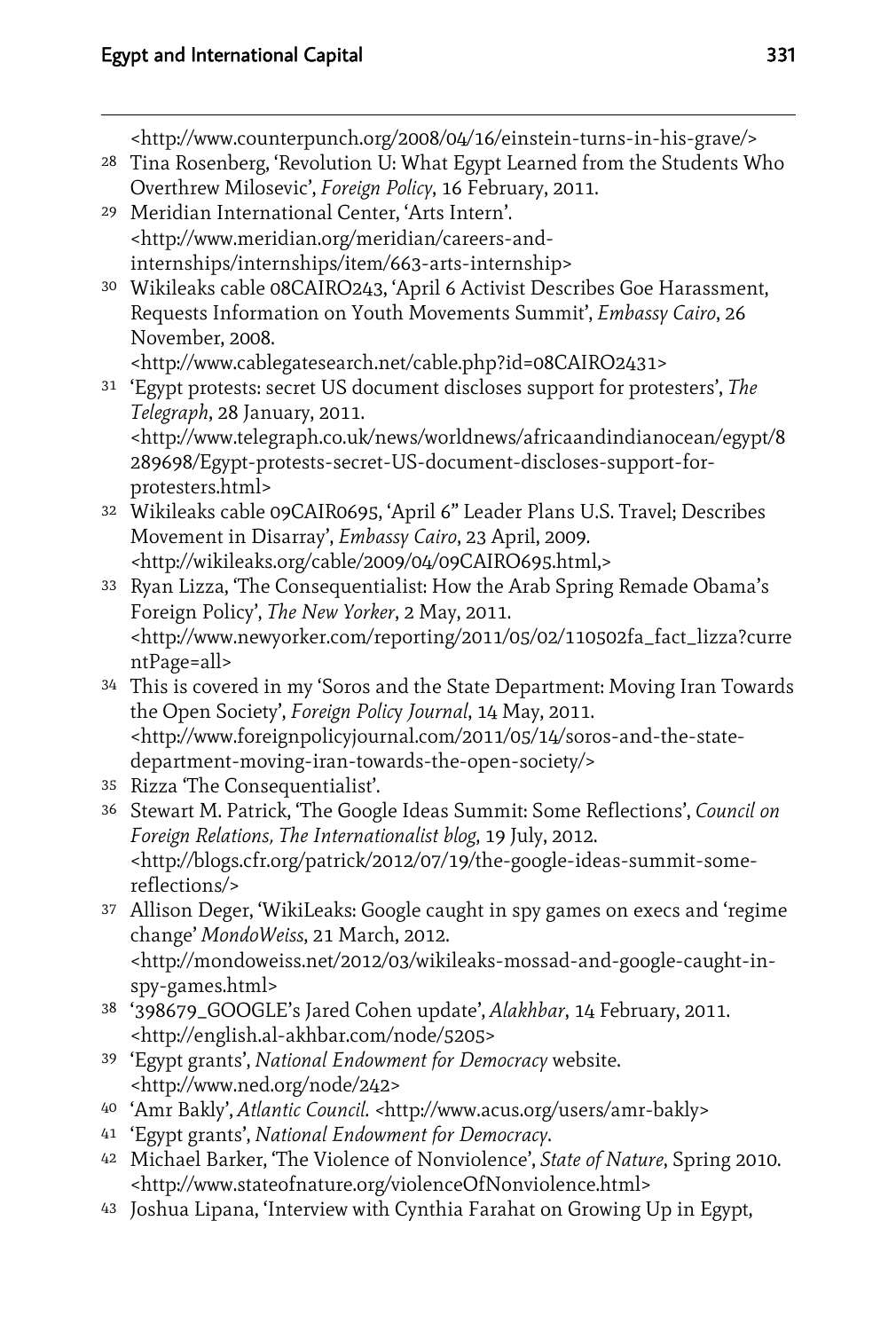Discovering Ayn Rand, and Fighting Islamists', *The Objective Standard; TOS Blog*, 10 February 2012.

<http://www.theobjectivestandard.com/blog/index.php/2012/02/interviewwith-cynthia-farahat/>

44 Wajahat Ali, Eli Clifton, Matthew Duss, Lee Fang, Scott Keyes, and Faiz Shakir, *Fears Inc.: The Roots of the Islamaphobic Network in America* Center for American Progress (August 2011). <http://www.scribd.com/doc/63489887/Fear-Inc-The-Roots-of-the-

Islamophobia-Network-in-America>

45 Joshua Lipana, 'Interview with Cynthia Faraht on Growing Up in Egypt, Discovering Ayn Rand, and Fighting Islamists', *The Objective Standard,* 10 February, 2011.

<http://www.theobjectivestandard.com/blog/index.php/2012/02/interviewwith-cynthia-farahat/>

46 Ibid.

- 47 Suzy Hansen, "'The Economic Vision of Egypt's Muslim Brotherhood Millionaires', "*BloombergBusinessweek*, 19 April, 2012. < http://www.businessweek.com/articles/2012-04-19/the-economic-vision-ofegypts-muslim-brotherhood-millionaires>
- 48 Ibid.
- 49 Seymour Hersh, 'The Redirection', *The New Yorker*, 5 March, 2007. <http://www.newyorker.com/reporting/2007/03/05/070305fa\_fact\_hersh?curr entPage=all>
- 50 Michael Barker, 'People Power in Egypt', *Countercurrents.org,* 15 March 2011. <http://www.countercurrents.org/barker150311.pdf>
- 51 Lauren E. Bohn, 'Egyptians learn tough lessons in democracy', *CNN*, 10 March, 2011. <http://www.cnn.com/2011/WORLD/africa/03/09/egypt.democracy/index.htm

l>

- 52 'Sixth Assembly Participants', World Movement for Democracy website. <http://webcache.googleusercontent.com/search?q=cache:http://www.wmd.or g/assemblies/sixth-assembly/participants>
- 53 Vivian Salama,'Class Divisions in Egypt Make a Comeback', *Al-Monitor*, 4 August, 2012. <http://www.al-monitor.com/pulse/originals/2012/almonitor/class-divisions-in-egypt-makes-a.html>
- 54 'April 6 declares support for Brotherhood's Morsi in Egypt presidency runoff', *AhramOnline*, 12 January 2012. <http://english.ahram.org.eg/NewsContent/36/122/44667/Presidentialelections-/Presidential-elections-news/April--declares-support-for-Brotherhoods-Mursi-in-.aspx>
- 55 Dina Salah Amer, 'Egyptian Leader Assures McCain and Kerry on Transition', *The New York Times*, 26 June, 2011. <http://www.nytimes.com/2011/06/27/world/middleeast/27egypt.html?\_r=3>
- 56 Personal correspondence, March, 2012